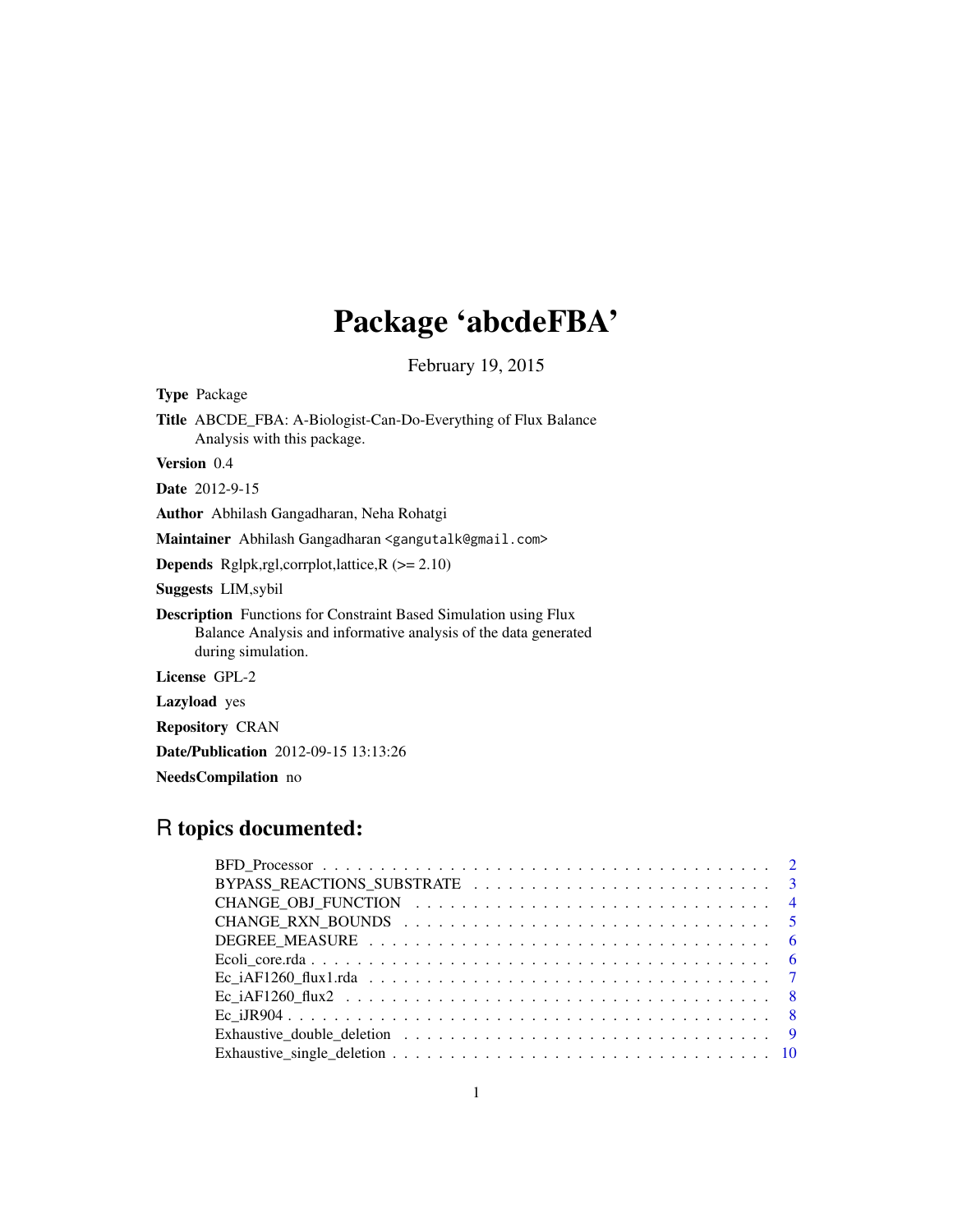<span id="page-1-0"></span>

| <b>PHPP</b>              |
|--------------------------|
| 21                       |
| 21                       |
| 22                       |
| $Sybil_2_FBA_obj$<br>-23 |
| 24                       |
| 24                       |
| -25                      |
|                          |

#### **Index** [26](#page-25-0)

BFD\_Processor *BFD\_Processor, a Bi-Flux-Del-Processor function*

#### **Description**

BFD\_Processor reassembles the "result(n)" files created by Exhaustive\_double\_deletion, the result files should be a complete set from 1-n and put in a folder BKO in pwd before execution. The output is a tab delimited spreadsheet Fatal\_Double\_knockouts\_unique.xls

#### Usage

BFD\_Processor(fba\_object,EXSDR)

#### Arguments

fba\_object Is a list containing the data required to perform flux balance analysis. The elements of the list are mat which is the stoichiometric matrix, dir which gives the direction of the equality constraints, obj specifies the objective function for the simulation, bounds specifies the lower and upper inequality constraints, rhs is the right hand side of the steady state expression, types refers to the numeric nature of the variables which in case of FBA happens to be "Continuous", max is a Boolean specifying the type of optimization, "Maximization" by default, all\_genes is all the genes present in the model, gpr contains boolean expressions of gene essentiality for the corresponding reactions in the model, metabolite\_name contains list of all the metabolites, reaction\_list contains all the reactions present in the model, compartment is a numeric identifier for each reaction the key for which is in comp\_name.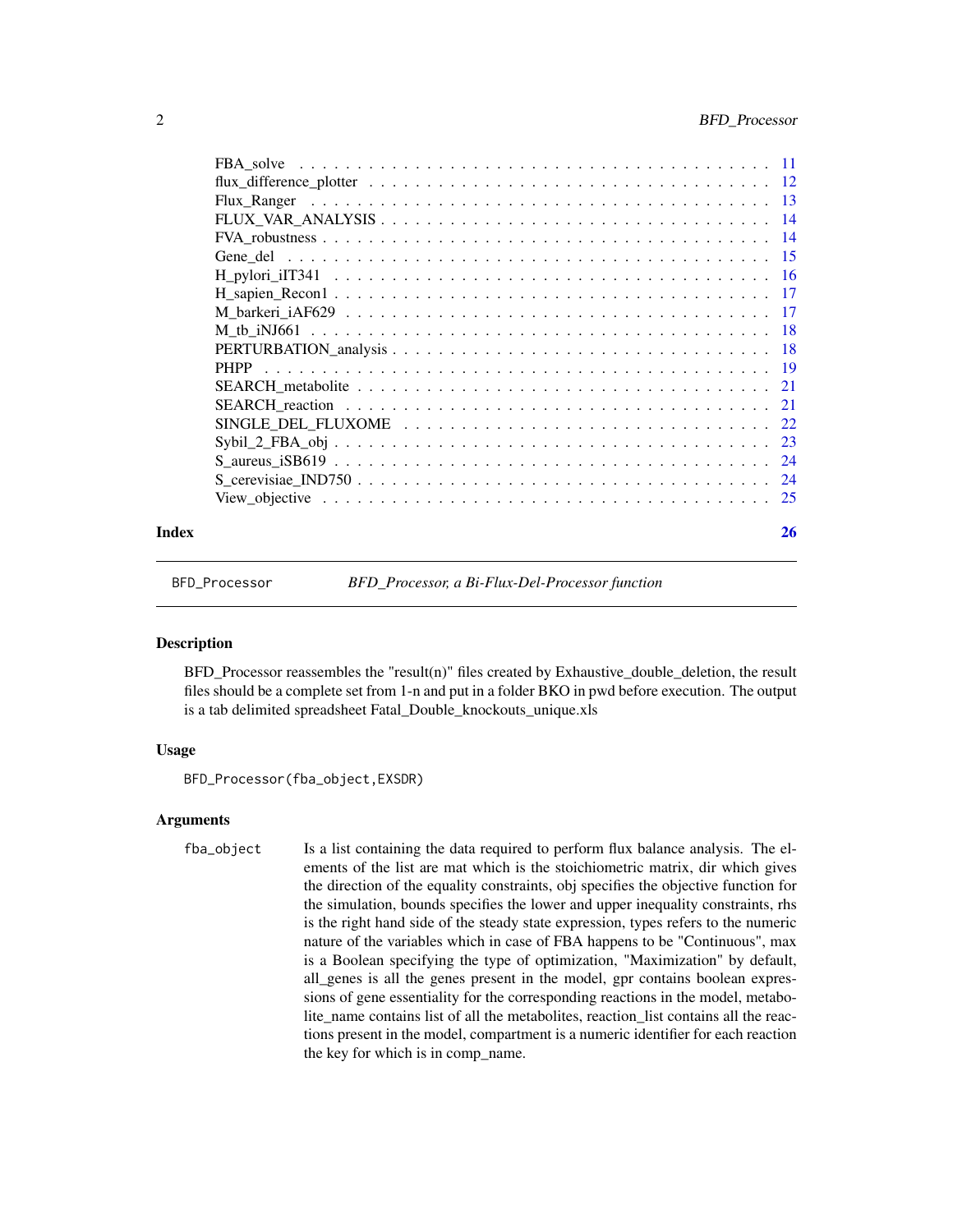#### <span id="page-2-0"></span>BYPASS\_REACTIONS\_SUBSTRATE 3

EXSDR A list of the type generated by the Exhaustive\_single\_deletion function, this list may be passed to this function or the function will generate the list on its own. It is used for removing the results of lethal single knockouts which will form pairs with all other knockouts leading to false positives of double synthetic lethality.

#### Examples

```
#Function to process the results of the double knockout
#data(Ecoli_core)
#BFD_Processor(Ecoli_core,EXSDR=Exhaustive_single_deletion_results)
# A prompt will appear asking for the number of simulation pieces
#and also to make sure you have your results filled in a folder
#called BKO in the present working directory.
```

```
BYPASS_REACTIONS_SUBSTRATE
```
*BYPASS\_REACTIONS\_SUBSTRATE, to find the influx and efflux reactions available to a particular metabolite/substrate*

#### Description

this function computes the production and consumption fluxes available to a particular metabolite from the fba\_object and returns a list of with elements Production and Consumption

#### Usage

BYPASS\_REACTIONS\_SUBSTRATE(substrate\_number,fba\_object,verbose)

output, default is TRUE

#### Arguments

| fba_object       | Is a list containing the data required to perform flux balance analysis. The el-                                                                                         |
|------------------|--------------------------------------------------------------------------------------------------------------------------------------------------------------------------|
|                  | ements of the list are mat which is the stoichiometric matrix, dir which gives<br>the direction of the equality constraints, obj specifies the objective function for    |
|                  | the simulation, bounds specifies the lower and upper inequality constraints, rhs                                                                                         |
|                  | is the right hand side of the steady state expression, types refers to the numeric<br>nature of the variables which in case of FBA happens to be "Continuous", max       |
|                  | is a Boolean specifying the type of optimization, "Maximization" by default,<br>all_genes is all the genes present in the model, gpr contains boolean expres-            |
|                  | sions of gene essentiality for the corresponding reactions in the model, metabo-<br>lite_name contains list of all the metabolites, reaction_list contains all the reac- |
|                  | tions present in the model, compartment is a numeric identifier for each reaction<br>the key for which is in comp_name.                                                  |
| substrate_number |                                                                                                                                                                          |
|                  | this is the metabolite number of interest which may be found by using the<br>SEARCH_metabolite function                                                                  |
| verbose          | a boolean indicating if the name of the reactions should be printed to the terminal                                                                                      |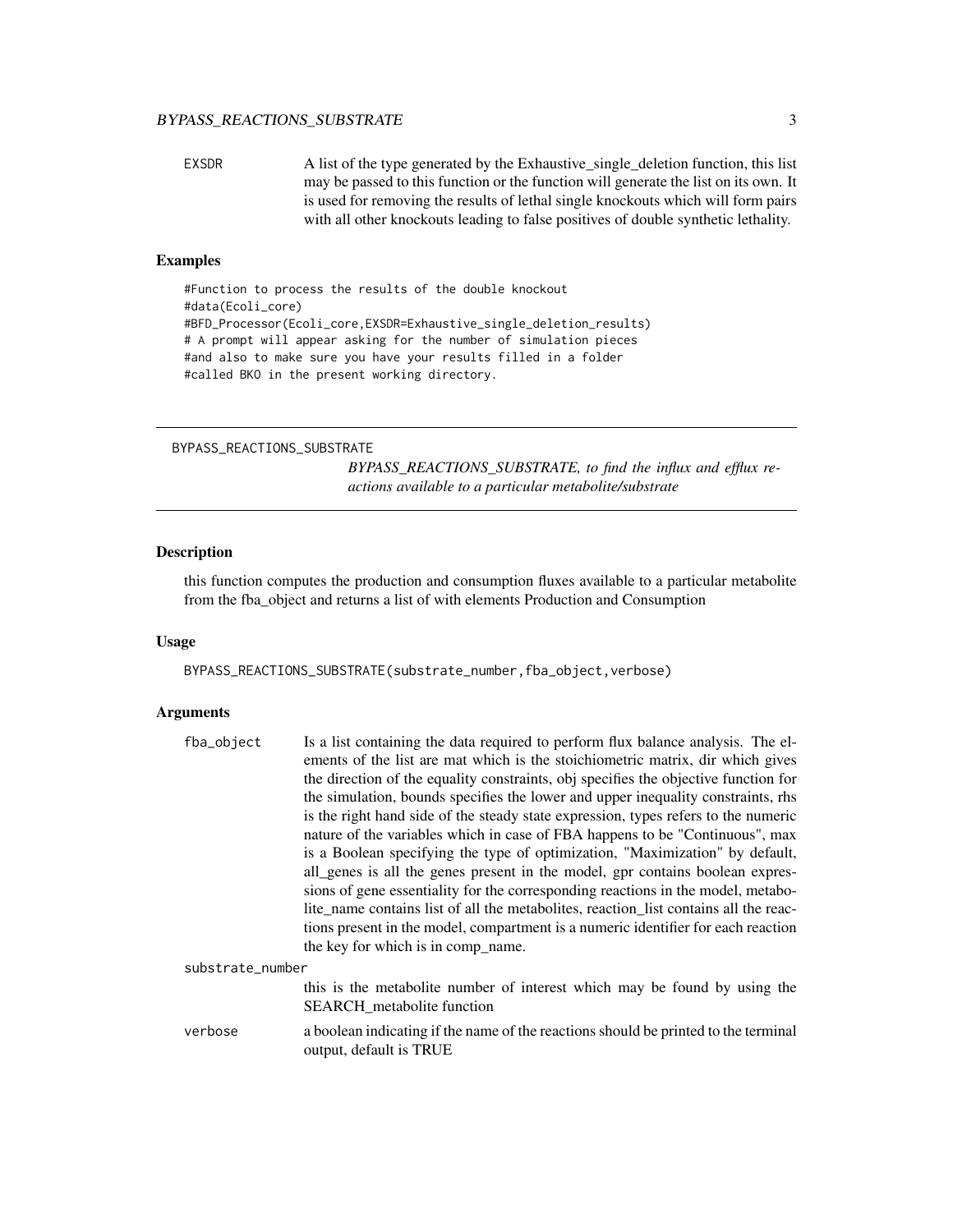#### Examples

```
#To find the Bypass Reactions for a Substrate
data(Ecoli_core)
ATP_prod_consump<-BYPASS_REACTIONS_SUBSTRATE(17,Ecoli_core)
```
CHANGE\_OBJ\_FUNCTION *CHANGE\_OBJ\_FUNCTION, a function to change the objective for optimization*

#### Description

a function akin to the COBRA function to change the objective function for FBA

#### Usage

CHANGE\_OBJ\_FUNCTION(obj\_reaction,fba\_object,new\_wt,old\_wt)

#### Arguments

| fba_object   | Is a list containing the data required to perform flux balance analysis. The el-<br>ements of the list are mat which is the stoichiometric matrix, dir which gives<br>the direction of the equality constraints, obj specifies the objective function for<br>the simulation, bounds specifies the lower and upper inequality constraints, rhs<br>is the right hand side of the steady state expression, types refers to the numeric                                                                                                                  |
|--------------|------------------------------------------------------------------------------------------------------------------------------------------------------------------------------------------------------------------------------------------------------------------------------------------------------------------------------------------------------------------------------------------------------------------------------------------------------------------------------------------------------------------------------------------------------|
|              | nature of the variables which in case of FBA happens to be "Continuous", max<br>is a Boolean specifying the type of optimization, "Maximization" by default,<br>all_genes is all the genes present in the model, gpr contains boolean expres-<br>sions of gene essentiality for the corresponding reactions in the model, metabo-<br>lite_name contains list of all the metabolites, reaction_list contains all the reac-<br>tions present in the model, compartment is a numeric identifier for each reaction<br>the key for which is in comp_name. |
| obj_reaction | a reaction number which is to be made the new objective function; retrieved<br>using the SEARCH reaction function                                                                                                                                                                                                                                                                                                                                                                                                                                    |
| new_wt       | the weight of the new objective, defaults to 1 but can be any number from $0\nu$ -1                                                                                                                                                                                                                                                                                                                                                                                                                                                                  |
| old_wt       | the weight of the old objective, defaults to 0 but can be any number from $0 \sim (1 -$<br>new_obj_weight) or any other co-efficient if you wish for a customized objective<br>function.                                                                                                                                                                                                                                                                                                                                                             |

#### Examples

#To change the objective function of the model. data(Ecoli\_core) ec\_new\_obj<-CHANGE\_OBJ\_FUNCTION(11,Ecoli\_core,0.5,0.5) #ec\_new\_obj will be identical to the Ecoli\_core model except that #the objective function would change FBA\_solve(ec\_new\_obj)

<span id="page-3-0"></span>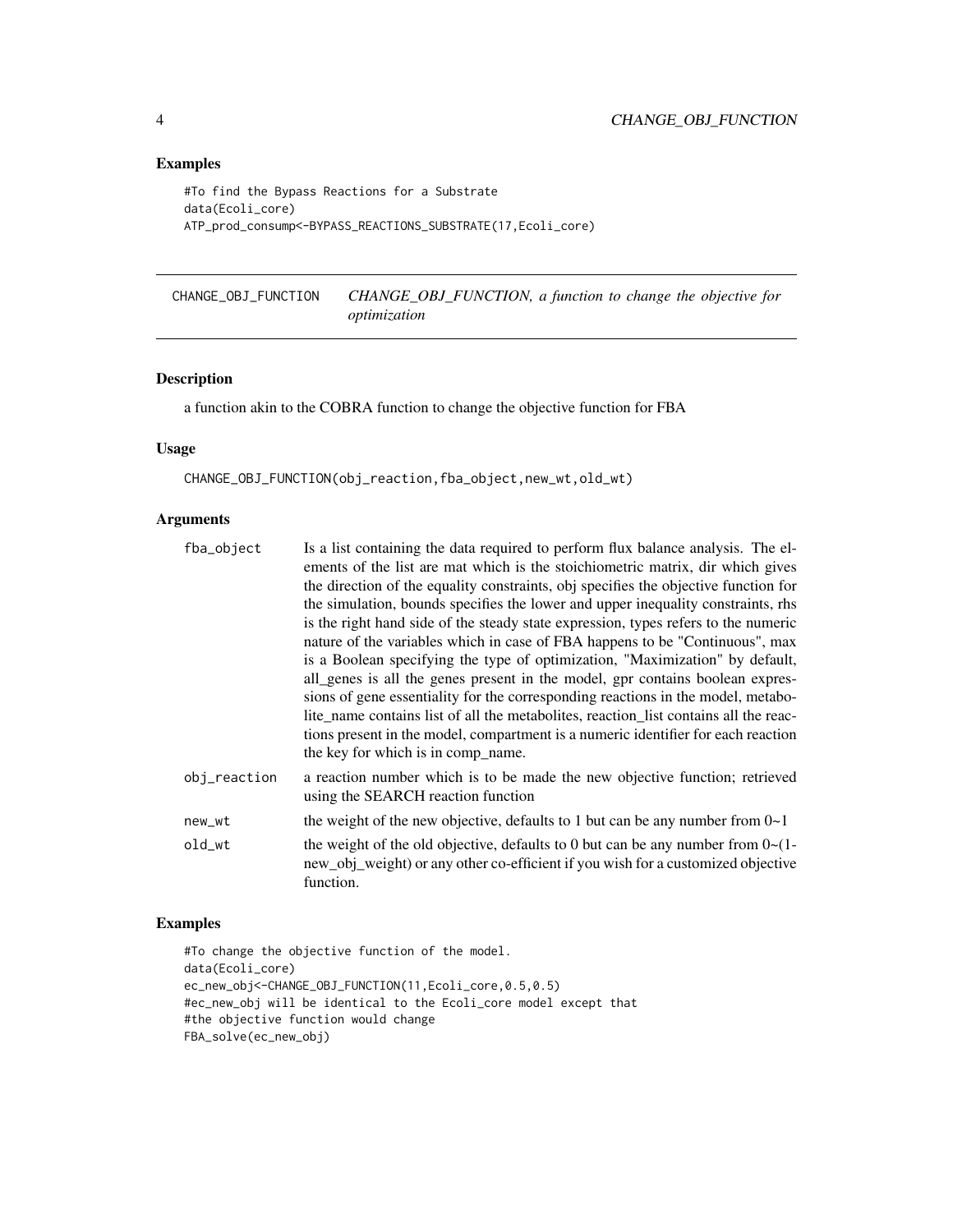<span id="page-4-0"></span>CHANGE\_RXN\_BOUNDS *CHANGE\_RXN\_BOUNDS, Change Reaction Bounds*

#### Description

this function helps to modify the bounds on the fba\_object, it returns an object of the same type as the model, inspired by the COBRA-function of the same name

#### Usage

CHANGE\_RXN\_BOUNDS(reaction\_number,fba\_object,lb,ub)

#### Arguments

| fba_object      | Is a list containing the data required to perform flux balance analysis. The el-<br>ements of the list are mat which is the stoichiometric matrix, dir which gives<br>the direction of the equality constraints, obj specifies the objective function for<br>the simulation, bounds specifies the lower and upper inequality constraints, rhs<br>is the right hand side of the steady state expression, types refers to the numeric                                                                                                                   |
|-----------------|-------------------------------------------------------------------------------------------------------------------------------------------------------------------------------------------------------------------------------------------------------------------------------------------------------------------------------------------------------------------------------------------------------------------------------------------------------------------------------------------------------------------------------------------------------|
|                 | nature of the variables which in case of FBA happens to be "Continuous", max<br>is a Boolean specifying the type of optimization, "Maximization" by default,<br>all_genes is all the genes present in the model, gpr contains boolean expres-<br>sions of gene essentiality for the corresponding reactions in the model, metabo-<br>lite name contains list of all the metabolities, reaction list contains all the reac-<br>tions present in the model, compartment is a numeric identifier for each reaction<br>the key for which is in comp_name. |
| 1b              | the new value of the lower bound                                                                                                                                                                                                                                                                                                                                                                                                                                                                                                                      |
| ub              | the new value of the upper bound                                                                                                                                                                                                                                                                                                                                                                                                                                                                                                                      |
| reaction_number |                                                                                                                                                                                                                                                                                                                                                                                                                                                                                                                                                       |

the reaction number of the reaction the bounds of which have to be changed

#### Examples

```
#Changing Reaction Bounds, to simulate a reaction deletion.
data(Ecoli_core)
Ec_mutant<-CHANGE_RXN_BOUNDS(reaction_number=36,fba_object=Ecoli_core,
lb=0,ub=0)
```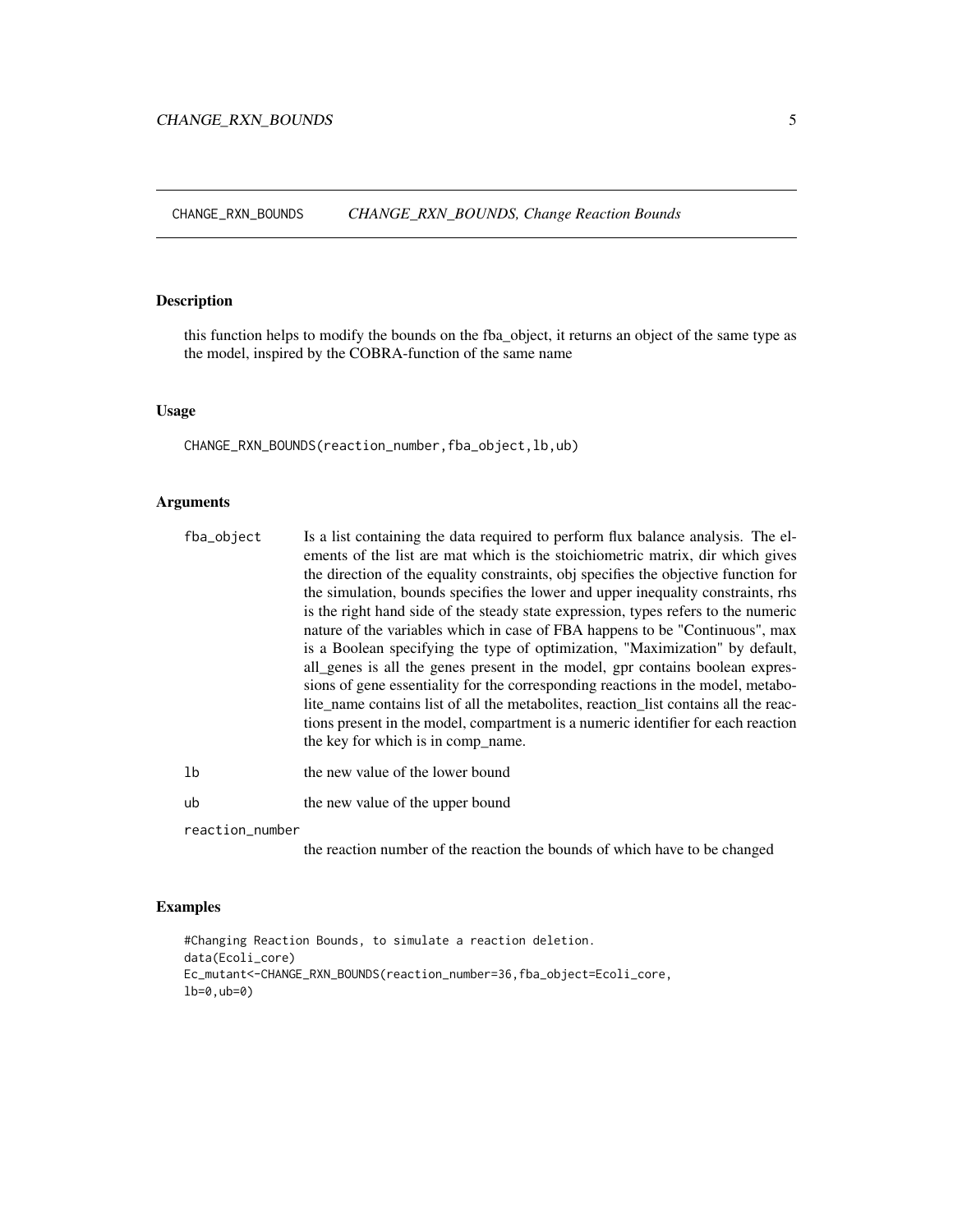<span id="page-5-0"></span>DEGREE\_MEASURE *DEGREE\_MEASURE, measures the in-degree and out-degree of the metabolites in the network.*

### Description

this is a simple function to determine the degree measure, it uses the fba\_object and computes and writes the measures to disk as a tab-separated spreadsheet

#### Usage

DEGREE\_MEASURE(fba\_object,file="Degree\_measure")

#### Arguments

| fba_object | Is a list containing the data required to perform flux balance analysis. The el-<br>ements of the list are mat which is the stoichiometric matrix, dir which gives<br>the direction of the equality constraints, obj specifies the objective function for<br>the simulation, bounds specifies the lower and upper inequality constraints, rhs<br>is the right hand side of the steady state expression, types refers to the numeric<br>nature of the variables which in case of FBA happens to be "Continuous", max<br>is a Boolean specifying the type of optimization, "Maximization" by default,<br>all_genes is all the genes present in the model, gpr contains boolean expres-<br>sions of gene essentiality for the corresponding reactions in the model, metabo-<br>lite_name contains list of all the metabolities, reaction_list contains all the reac-<br>tions present in the model, compartment is a numeric identifier for each reaction<br>the key for which is in comp name. |
|------------|----------------------------------------------------------------------------------------------------------------------------------------------------------------------------------------------------------------------------------------------------------------------------------------------------------------------------------------------------------------------------------------------------------------------------------------------------------------------------------------------------------------------------------------------------------------------------------------------------------------------------------------------------------------------------------------------------------------------------------------------------------------------------------------------------------------------------------------------------------------------------------------------------------------------------------------------------------------------------------------------|
| file       | a filename for the tab delimited output file which is generated by this function                                                                                                                                                                                                                                                                                                                                                                                                                                                                                                                                                                                                                                                                                                                                                                                                                                                                                                             |

#### Examples

```
#Determining the Degree Measure of the Core E.coli Metabolic Network
data(Ecoli_core)
#DEGREE_MEASURE(fba_object=Ecoli_core)
```

| Ecoli core.rda | E.coli core model 72 reactions and 95 metabolites |
|----------------|---------------------------------------------------|
|----------------|---------------------------------------------------|

#### Description

This "list" form of the E.coli core model was created from the S4 object created by readSBMLmod from the package Sybil using the Sybil\_2\_FBA\_obj function.

#### Usage

Ecoli\_core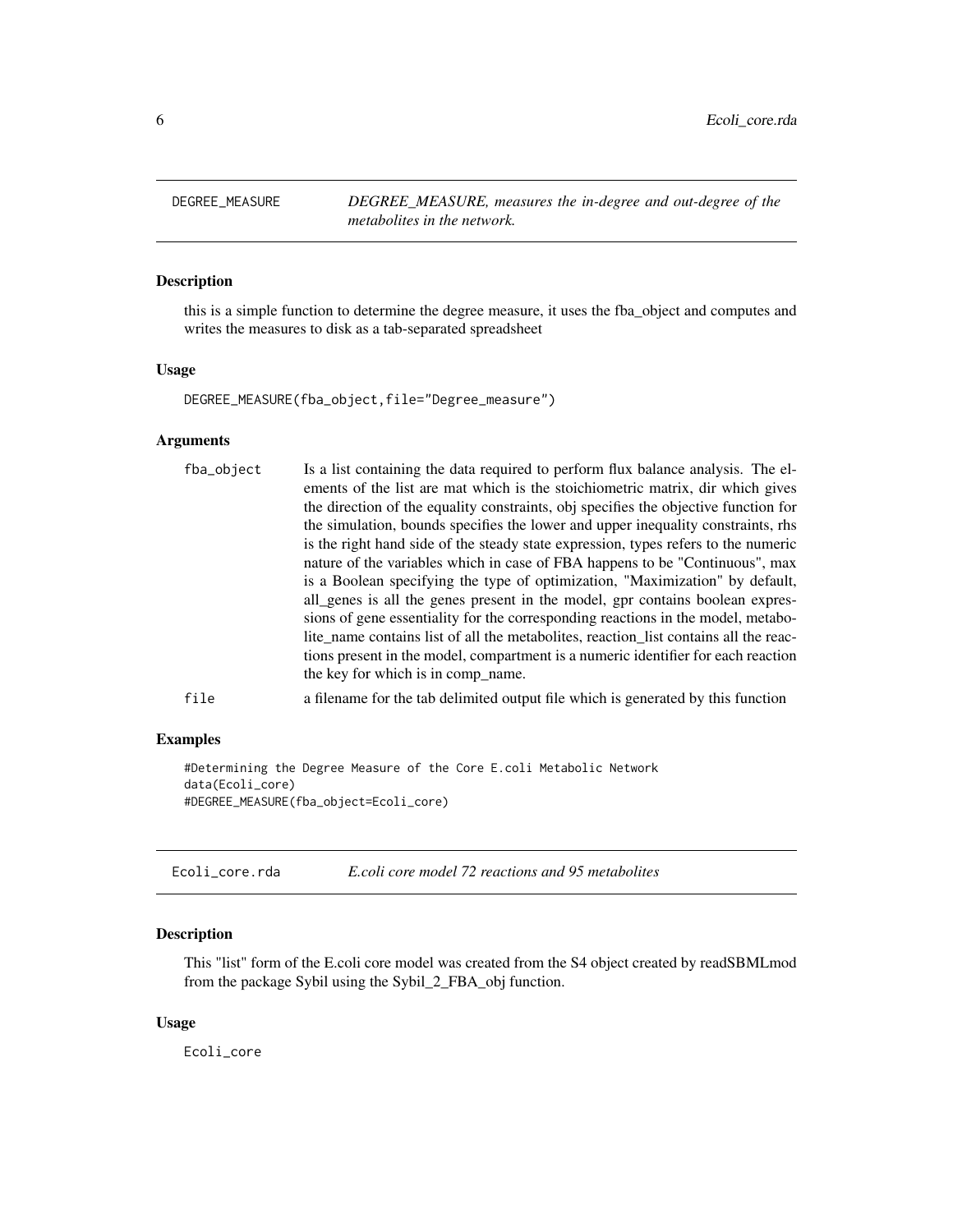#### <span id="page-6-0"></span>Format

A list containing the information required to perform FBA and annotations for intelligible output.

#### Source

BiGG database

#### References

Systems Biology Properties of Reconstructed Networks

Ec\_iAF1260\_flux1.rda *E.coli model 1260 ORF's*

#### Description

This "list" form of the E.coli model iAF1260 was created from the S4 object created by readS-BMLmod from the package Sybil using the Sybil\_2\_FBA\_obj function.

#### Usage

Ec\_iAF1260\_flux1

#### Format

A list containing the information required to perform FBA and annotations for intelligible output.

#### Source

BiGG database

#### References

Feist AM, Henry CS, Reed JL, Krummenacker M, Joyce AR, Karp PD, Broadbelt LJ, Hatzimanikatis V and Palsson BO, A genome-scale metabolic reconstruction for Escherichia coli K-12 MG1655 that accounts for 1260 ORFs and thermodynamic information, Molecular Systems Biology.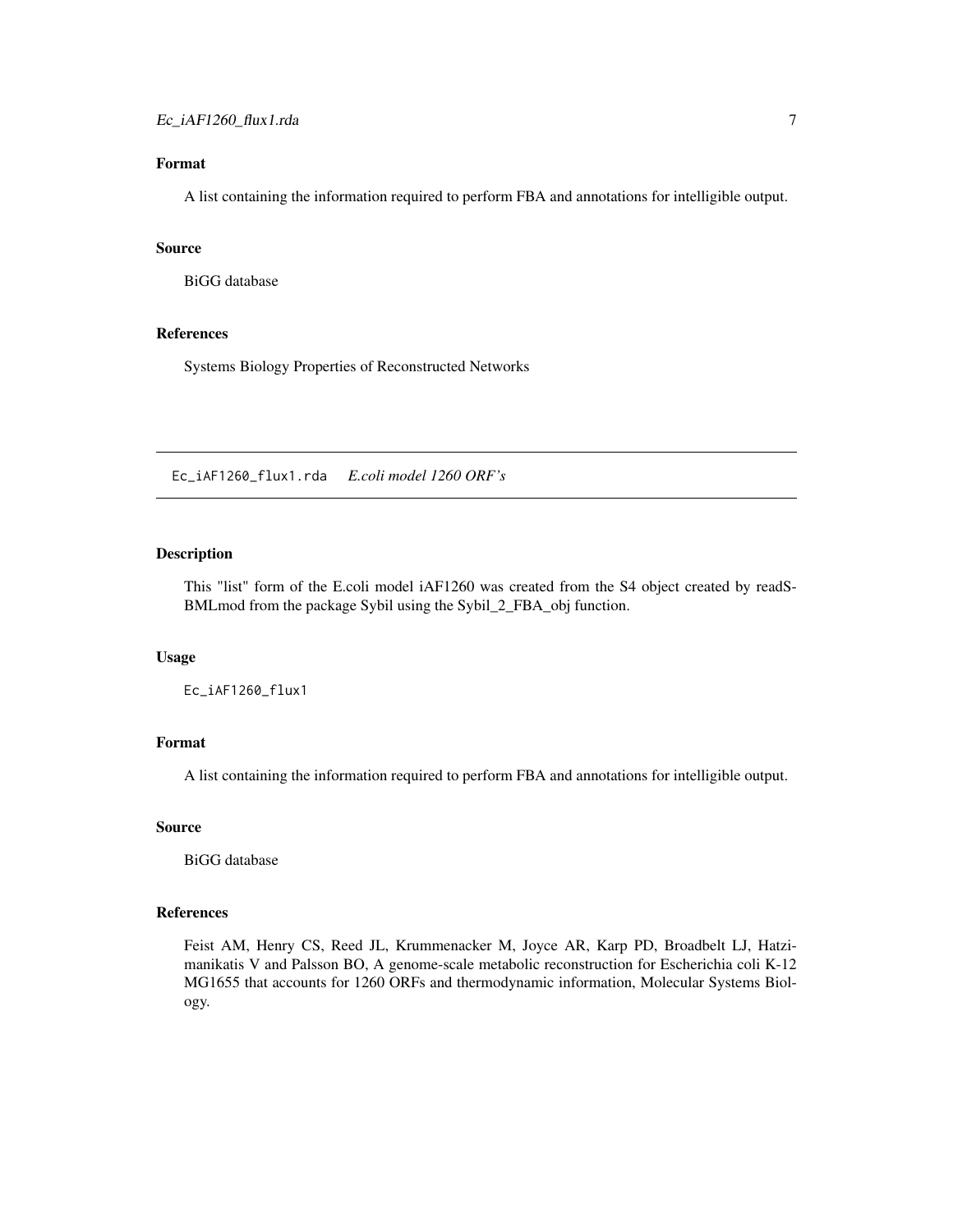<span id="page-7-0"></span>Ec\_iAF1260\_flux2 *E.coli model 1260 ORF's*

#### Description

This "list" form of the E.coli model iAF1260 was created from the S4 object created by readS-BMLmod function from the package Sybil using the Sybil\_2\_FBA\_obj function.

#### Usage

Ec\_iAF1260\_flux2

#### Format

A list containing the information required to perform FBA and annotations for intelligible output.

#### Source

BiGG database

#### References

Feist AM, Henry CS, Reed JL, Krummenacker M, Joyce AR, Karp PD, Broadbelt LJ, Hatzimanikatis V and Palsson BO, A genome-scale metabolic reconstruction for Escherichia coli K-12 MG1655 that accounts for 1260 ORFs and thermodynamic information, Molecular Systems Biology.

Ec\_iJR904 *E.coli model 904 ORF's*

#### Description

This "list" form of the E.coli model iJR904 was created from the S4 object created by readS-BMLmod from the package Sybil using the Sybil\_2\_FBA\_obj function.

#### Usage

Ec\_iJR904

#### Format

A list containing the information required to perform FBA and annotations for intelligible output.

#### Source

BiGG database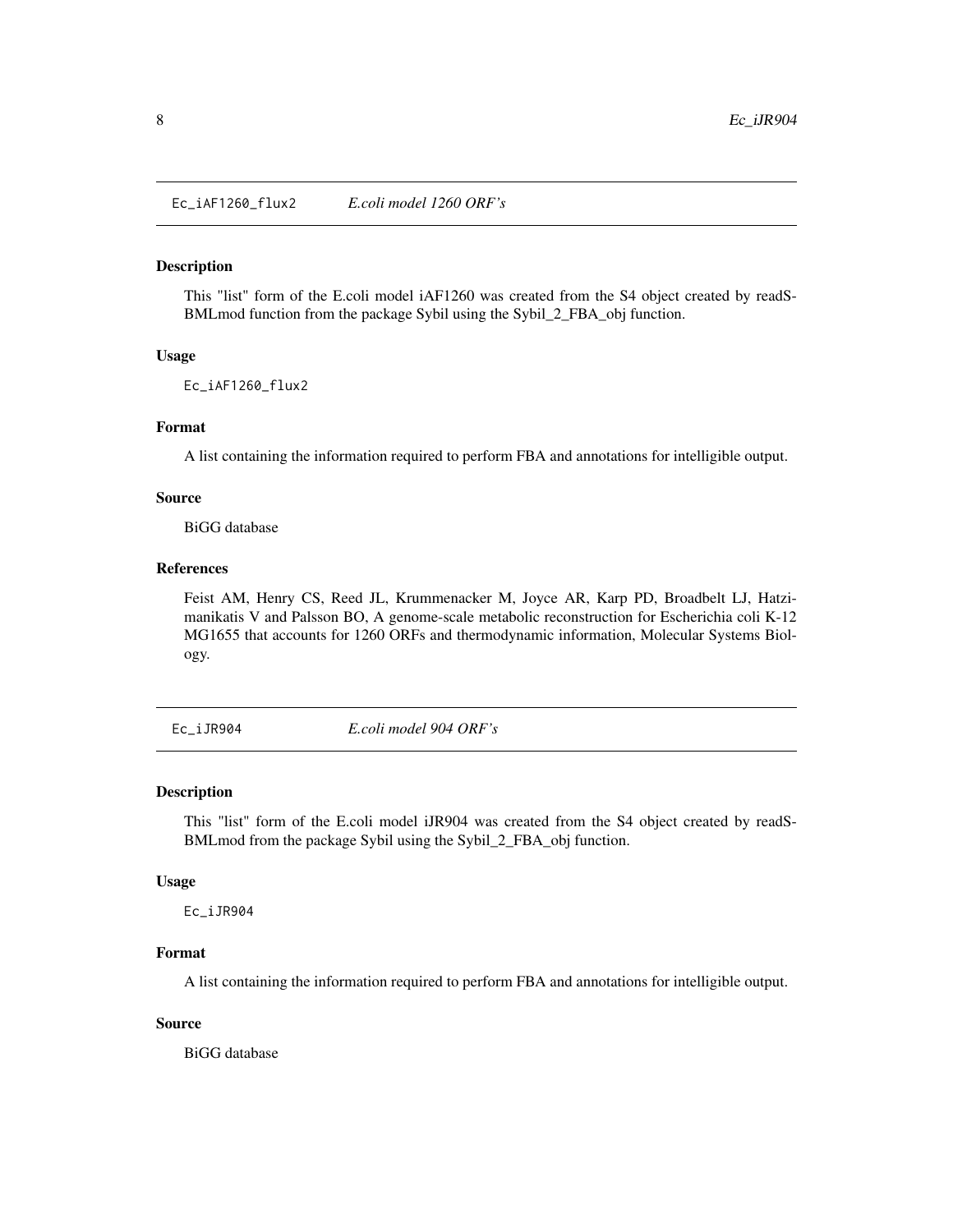#### <span id="page-8-0"></span>References

Reed JL,Vo TD, Schilling CH and Palsson BO, An expanded genome-scale metabolic reconstruction for Escherichia coli K-12 (iJR904 GSM/GPR) Genome Biology 2003

```
Exhaustive_double_deletion
```
*Exhaustive\_double\_deletion, a function for computing synthetic double knockouts.*

#### Description

Exhaustive\_double\_deletion enables parallel computing of double knockouts by splitting and running the simulation as different instances on the same multi-core machine. The results of the simulation are stored into files named result1, result2 etc.which may be reassembled using the BFDProcessor function

#### Usage

Exhaustive\_double\_deletion(fba\_object,thread\_no,core\_number)

#### Arguments

| fba_object  | Is a list containing the data required to perform flux balance analysis. The el-<br>ements of the list are mat which is the stoichiometric matrix, dir which gives<br>the direction of the equality constraints, obj specifies the objective function for<br>the simulation, bounds specifies the lower and upper inequality constraints, rhs<br>is the right hand side of the steady state expression, types refers to the numeric<br>nature of the variables which in case of FBA happens to be "Continuous", max<br>is a Boolean specifying the type of optimization, "Maximization" by default,<br>all_genes is all the genes present in the model, gpr contains boolean expres-<br>sions of gene essentiality for the corresponding reactions in the model, metabo-<br>lite_name contains list of all the metabolites, reaction_list contains all the reac-<br>tions present in the model, compartment is a numeric identifier for each reaction<br>the key for which is in comp_name. |
|-------------|---------------------------------------------------------------------------------------------------------------------------------------------------------------------------------------------------------------------------------------------------------------------------------------------------------------------------------------------------------------------------------------------------------------------------------------------------------------------------------------------------------------------------------------------------------------------------------------------------------------------------------------------------------------------------------------------------------------------------------------------------------------------------------------------------------------------------------------------------------------------------------------------------------------------------------------------------------------------------------------------|
| thread_no   | This specifies the thread number, it is useful to think of the thread number as a<br>chunk of the complete combination of all pairs of reactions that can be formed.<br>This depends on the number of the cores you are employing which must obvi-<br>ously be a fixed number. For instance if you have a 40 core computer you can<br>divide the double-knockout simulation into 40 chunks. In that case the thread<br>number would refer to the chunks of simulation as 0-39, with thread 0 perform-<br>ing the first 1/40th part of the simulation                                                                                                                                                                                                                                                                                                                                                                                                                                        |
| core_number | core_number specifies the number of cores that are available to you for perform-<br>ing double knockout simulations. It should be a fixed number for a particular<br>instance of simulations on one model                                                                                                                                                                                                                                                                                                                                                                                                                                                                                                                                                                                                                                                                                                                                                                                   |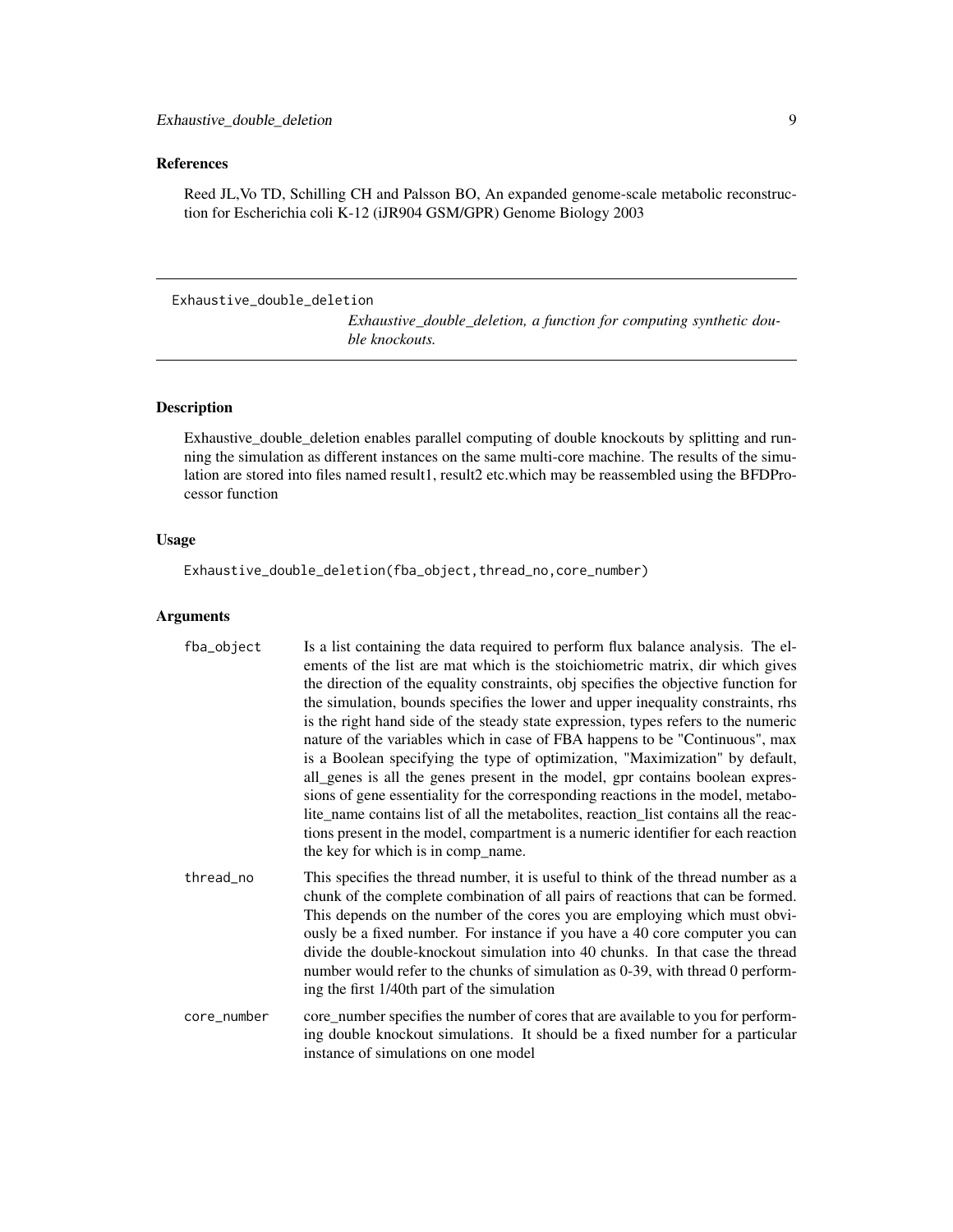#### <span id="page-9-0"></span>Examples

```
#Performing double knockouts in a 2 core computer
data(Ecoli_core)
#Exhaustive_double_deletion(Ecoli_core,0,2)
#New instance of R
data(Ecoli_core)
#Exhaustive_double_deletion(Ecoli_core,1,2)
```
Exhaustive\_single\_deletion

*Exhaustive\_single\_deletion, a function that deletes each reaction in the network one at a time and returns results describing reaction lethality*

#### Description

This function takes the argument of type fba\_object which would be a FBA object and performs an exhaustive deletion of all the reactions in the reaction network and returns a list of biomass generated for all the deletions, the sub-optimal deletions, the super-optimal deletions and non-lethal deletions, also generates a pdf containing a distribution of the fatal reactions according to their sub-systems and a histogram of the biomass distribution for each deletion.

#### Usage

Exhaustive\_single\_deletion(fba\_object,reactions,plot\_to\_file)

be made.

#### Arguments

| fba_object   | Is a list containing the data required to perform flux balance analysis. The el-<br>ements of the list are mat which is the stoichiometric matrix, dir which gives<br>the direction of the equality constraints, obj specifies the objective function for<br>the simulation, bounds specifies the lower and upper inequality constraints, rhs<br>is the right hand side of the steady state expression, types refers to the numeric<br>nature of the variables which in case of FBA happens to be "Continuous", max<br>is a Boolean specifying the type of optimization, "Maximization" by default,<br>all_genes is all the genes present in the model, gpr contains boolean expres- |
|--------------|--------------------------------------------------------------------------------------------------------------------------------------------------------------------------------------------------------------------------------------------------------------------------------------------------------------------------------------------------------------------------------------------------------------------------------------------------------------------------------------------------------------------------------------------------------------------------------------------------------------------------------------------------------------------------------------|
|              | sions of gene essentiality for the corresponding reactions in the model, metabo-<br>lite_name contains list of all the metabolities, reaction_list contains all the reac-<br>tions present in the model, compartment is a numeric identifier for each reaction<br>the key for which is in comp_name.                                                                                                                                                                                                                                                                                                                                                                                 |
| reactions    | is a vector containing the reaction numbers to be deleted, if none are supplied all<br>the reactions in the model are deleted iteratively.                                                                                                                                                                                                                                                                                                                                                                                                                                                                                                                                           |
| plot_to_file | is a boolean indicating if a PDF output of the results of the single deletion should                                                                                                                                                                                                                                                                                                                                                                                                                                                                                                                                                                                                 |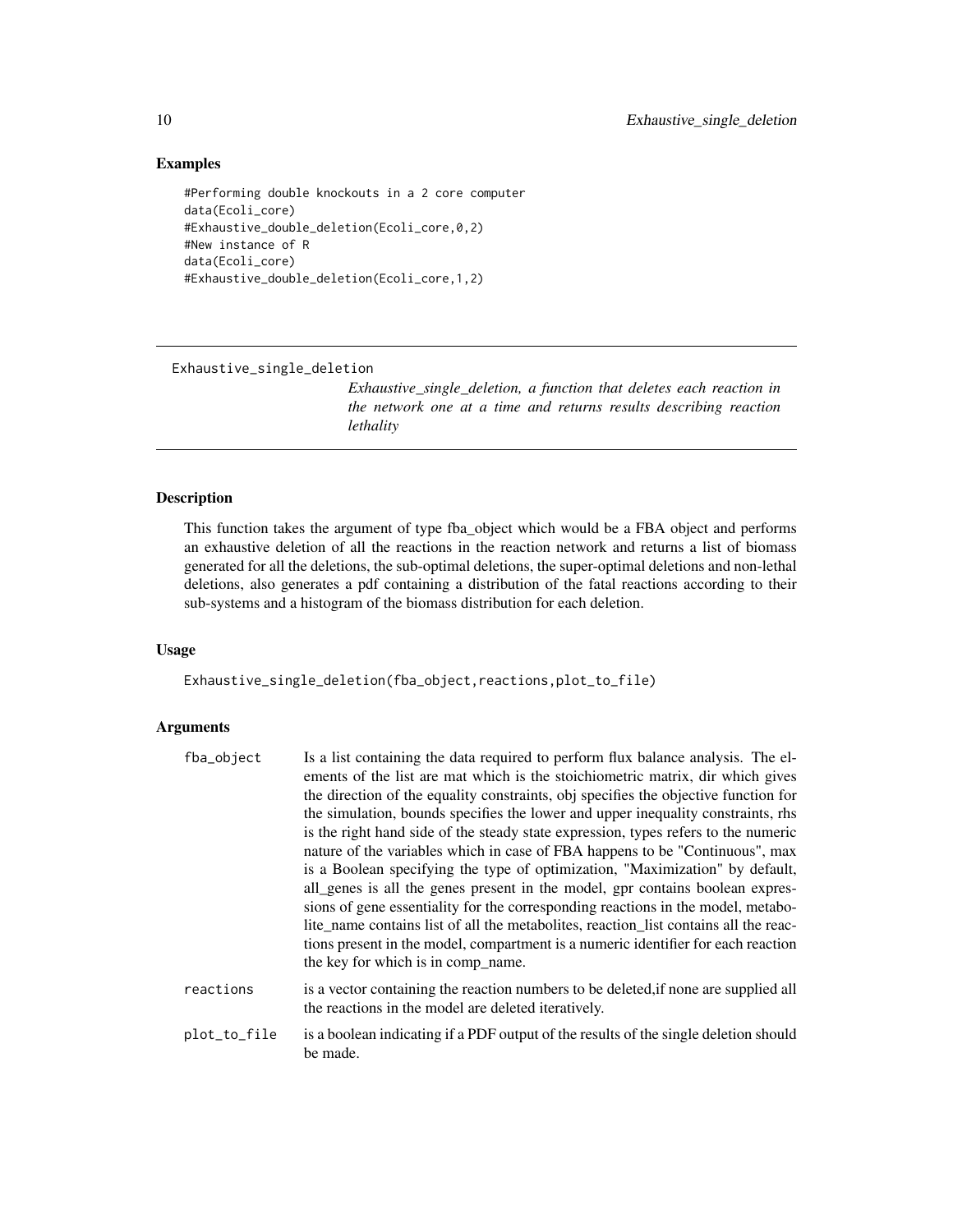#### <span id="page-10-0"></span>FBA\_solve 11

#### Examples

```
#Performing an exhaustive single reaction deletion
data(Ecoli_core)
#Results<-Exhaustive_single_deletion(Ecoli_core)
```
FBA\_solve *FBA\_solve, a function to solve CBM problems*

#### Description

This function sugar-coats Rglpk\_solve\_LP which is a function provided by the Rglpk package, FBA\_solve solves FBA problems using Rglpk\_solve\_LP and gives the solver output in a CBM context including solver error messages and graceful degradation.

#### Usage

FBA\_solve(fba\_object, precision,verbosity,maximize)

#### Arguments

| fba_object | Is a list containing the data required to perform flux balance analysis. The el-<br>ements of the list are mat which is the stoichiometric matrix, dir which gives<br>the direction of the equality constraints, obj specifies the objective function for<br>the simulation, bounds specifies the lower and upper inequality constraints, rhs<br>is the right hand side of the steady state expression, types refers to the numeric<br>nature of the variables which in case of FBA happens to be "Continuous", max<br>is a Boolean specifying the type of optimization, "Maximization" by default,<br>all_genes is all the genes present in the model, gpr contains boolean expres- |
|------------|--------------------------------------------------------------------------------------------------------------------------------------------------------------------------------------------------------------------------------------------------------------------------------------------------------------------------------------------------------------------------------------------------------------------------------------------------------------------------------------------------------------------------------------------------------------------------------------------------------------------------------------------------------------------------------------|
|            | sions of gene essentiality for the corresponding reactions in the model, metabo-<br>lite_name contains list of all the metabolites, reaction_list contains all the reac-<br>tions present in the model, compartment is a numeric identifier for each reaction<br>the key for which is in comp_name.                                                                                                                                                                                                                                                                                                                                                                                  |
| precision  | A number indicating the precision of the flux solution after the decimal point,<br>defaults to 6                                                                                                                                                                                                                                                                                                                                                                                                                                                                                                                                                                                     |
| verbositv  | is a Boolean indicating if the verbose output of the LP solver should be displayed<br>during simulation, defaults to FALSE                                                                                                                                                                                                                                                                                                                                                                                                                                                                                                                                                           |
| maximize   | is a Boolean that can over-ride the default mode of optimization (maximization)<br>and minimize if FALSE                                                                                                                                                                                                                                                                                                                                                                                                                                                                                                                                                                             |

#### Examples

# Flux Balance Analysis performed on a core-metabolism model of E.coli data(Ecoli\_core) FBA\_solve(fba\_object=Ecoli\_core,precision=6)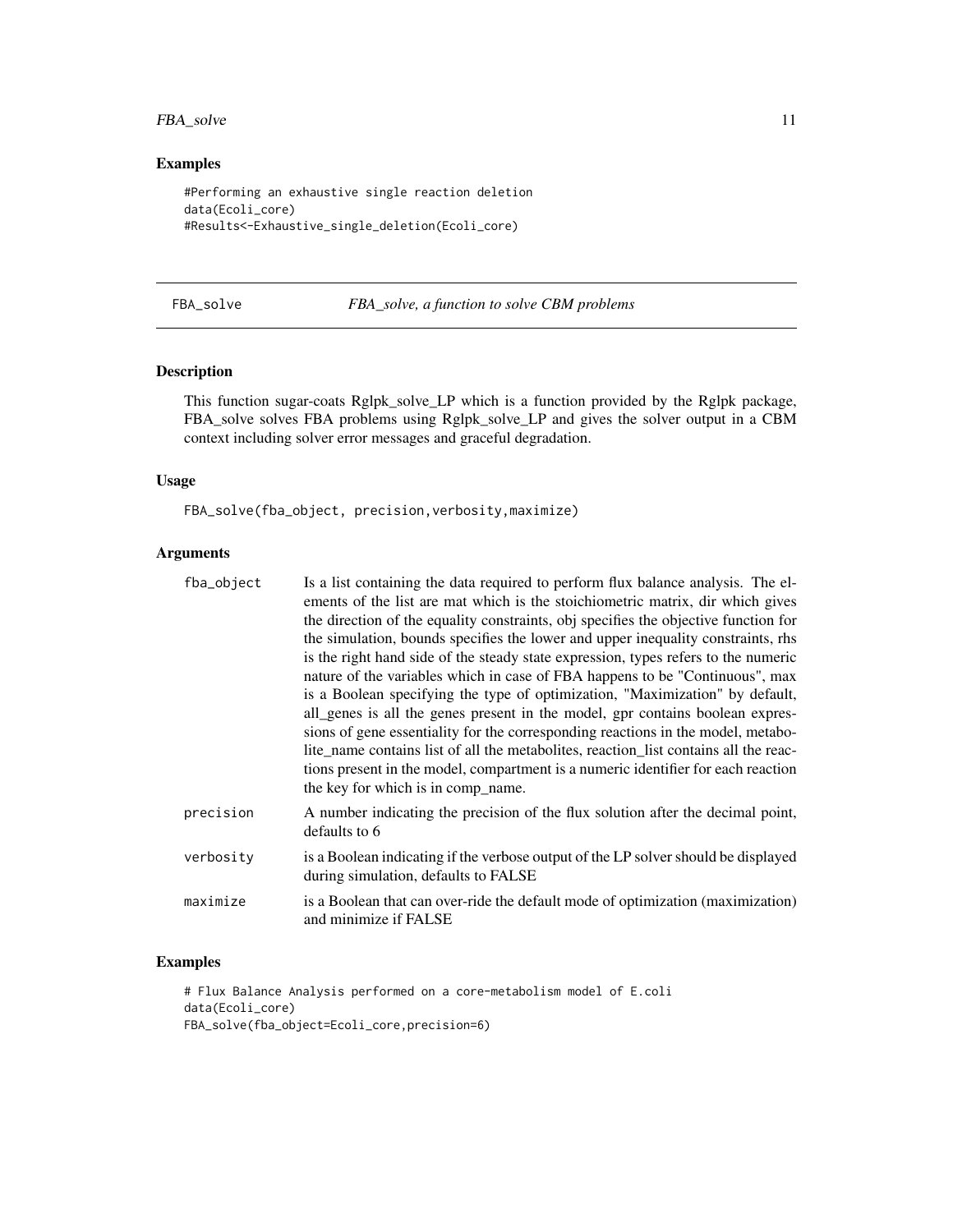```
flux_difference_plotter
```
*flux\_difference\_plotter, a function to plot two pre-existing flux distributions obtained using FBA\_solve*

#### Description

To analyse the effect of reaction deletions on the fluxome requires a contextual visualization, simple plots give little insight on what the results of the simulation mean. This function uses the annotations inherent to SBML models and generates comparative overlapping fluxome bar graphs depicting the overlap/change in flux based on Sub-system wise classification and generates PDF's for the same. The color scheme is green for wild-type and red for mutant. Overlaps of red and green generate brown while overshot mutant fluxes show up as magenta-pink, also separate PDF's are generated for increased and decreased fluxes.

#### Usage

flux\_difference\_plotter(wt\_flux,mut\_flux,fba\_object,graph\_fname)

### Arguments

| fba_object  | Is a list containing the data required to perform flux balance analysis. The ele-<br>ments of the list are mat which is the stoichiometric matrix, dir which gives the<br>direction of the equality constraints, obj specifies the objective function for the<br>simulation, bounds specifies the lower and upper inequality constraints, rhs is<br>the right hand side of the steady state expression, types refers to the numeric na-<br>ture of the variables which in case of FBA happens to be "Continuous", max<br>is a Boolean specifying the type of optimization, Maximization" by default,<br>all_genes is all the genes present in the model, gpr contains boolean expres-<br>sions of gene essentiality for the corresponding reactions in the model, metabo-<br>lite_name contains list of all the metabolites, reaction_list contains all the reac-<br>tions present in the model, compartment is a numeric identifier for each reaction<br>the key for which is in comp_name. |
|-------------|----------------------------------------------------------------------------------------------------------------------------------------------------------------------------------------------------------------------------------------------------------------------------------------------------------------------------------------------------------------------------------------------------------------------------------------------------------------------------------------------------------------------------------------------------------------------------------------------------------------------------------------------------------------------------------------------------------------------------------------------------------------------------------------------------------------------------------------------------------------------------------------------------------------------------------------------------------------------------------------------|
| wt_flux     | A list containing the solution to an FBA problem which is returned by the<br>FBA_solve function. By convention the fluxes in this list represent the Wild-<br>type strain and will appear as green bar plots.                                                                                                                                                                                                                                                                                                                                                                                                                                                                                                                                                                                                                                                                                                                                                                                |
| mut_flux    | A list containing the solution to an FBA problem which is returned by the<br>FBA_solve function. By convention the fluxes in this list represent the Mutant-<br>type strain and will appear as red bar plots.                                                                                                                                                                                                                                                                                                                                                                                                                                                                                                                                                                                                                                                                                                                                                                                |
| graph_fname | A string to name the output files                                                                                                                                                                                                                                                                                                                                                                                                                                                                                                                                                                                                                                                                                                                                                                                                                                                                                                                                                            |

#### Examples

# A comparison of two flux distributions generated by FBA\_solve data(Ecoli\_core)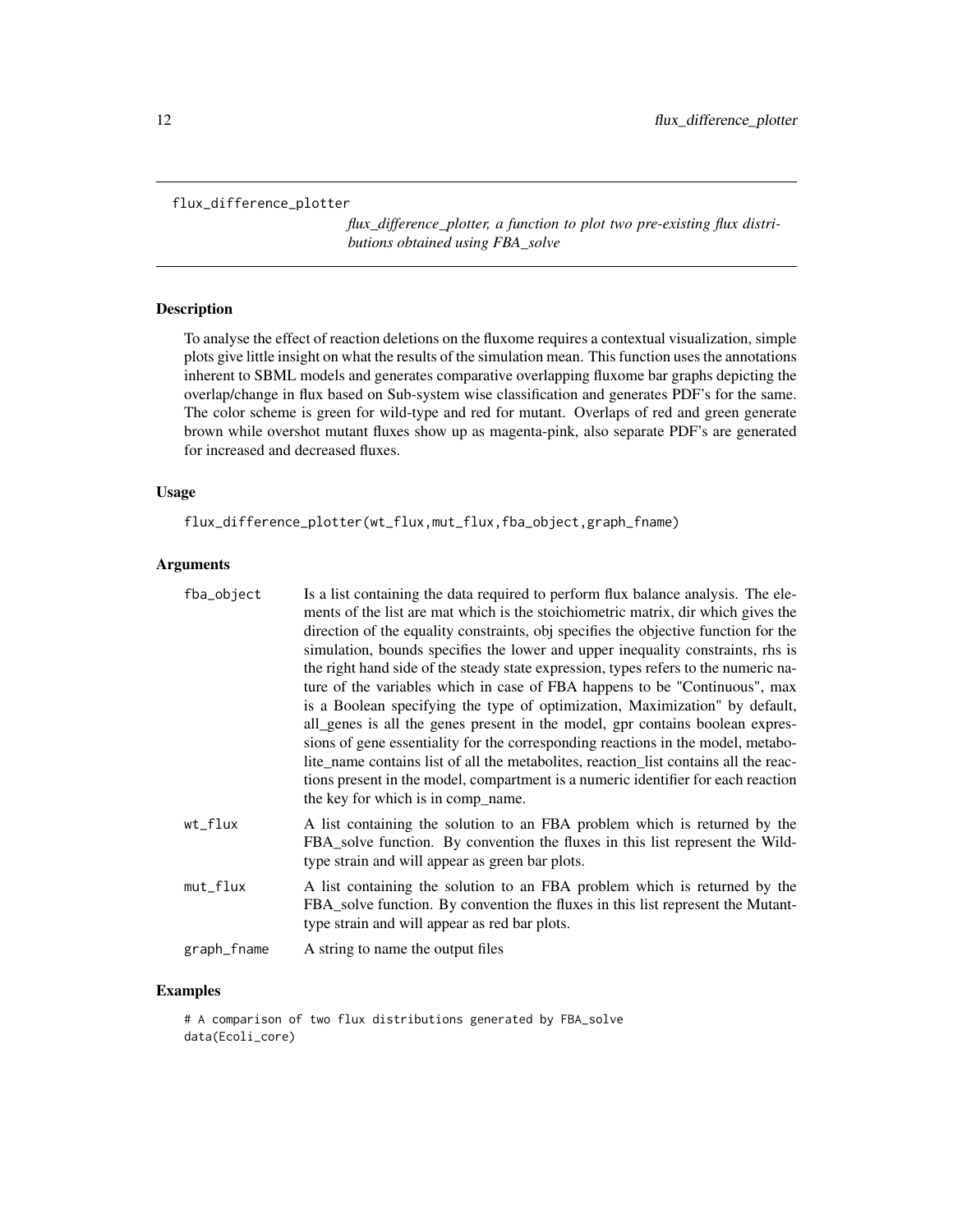#### <span id="page-12-0"></span>Flux\_Ranger 13

```
#The reaction number for O2 exchange is 36 by setting
#the corresponding bounds to zero we make a aerobic
#respiration deficient mutant
Ec_Mutant<-CHANGE_RXN_BOUNDS(36,Ecoli_core,0,0)
mut_flux<-FBA_solve(Ec_Mutant)
wt_flux<-FBA_solve(Ecoli_core)
```
#flux\_difference\_plotter(wt\_flux,mut\_flux,Ecoli\_core, #graph\_fname="Flux\_comparison")

Flux\_Ranger *Flux\_Ranger - a function to create a flux ramp.*

#### Description

a function to create a linear ramp for the specified flux automatically/intelligently.

#### Usage

Flux\_Ranger(reaction\_number,fba\_object,divs,art\_limit\_range)

#### Arguments

| reaction_number |                                                                                                                                                                                  |
|-----------------|----------------------------------------------------------------------------------------------------------------------------------------------------------------------------------|
|                 | reaction of which the ramp is to be created                                                                                                                                      |
| fba_object      | list containing the necessary elements making up the flux balance model.                                                                                                         |
| divs            | the number of divisions for the ramp                                                                                                                                             |
| art_limit_range |                                                                                                                                                                                  |
|                 | in case the "intelligent ramp" misbehaves you can force the ramp into a particu-<br>lar numeric range by concatenating the lower and upper numeric limits into this<br>variable. |

#### Examples

```
#Creating a ramp for any reaction
data(Ecoli_core)
flux_range<-Flux_Ranger(reaction_number=12,fba_object=Ecoli_core,divs=10)
```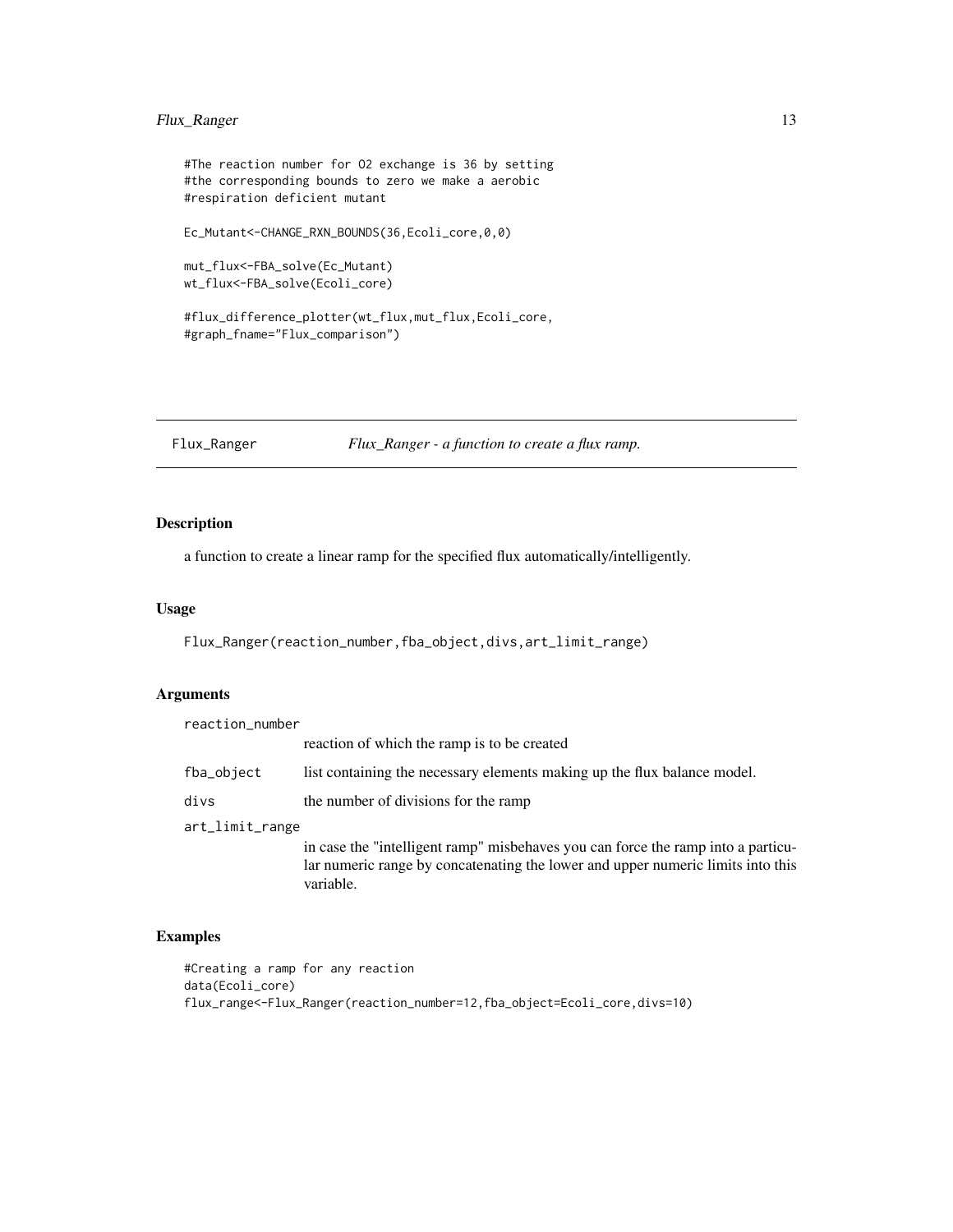<span id="page-13-0"></span>FLUX\_VAR\_ANALYSIS *FLUX\_VAR\_ANALYSIS, a function to perform a flux variability analysis.*

#### Description

FVA can indicate the decrease in network robustness caused by non-lethal deletions.

#### Usage

FLUX\_VAR\_ANALYSIS(fba\_object,reactions,filename)

#### Arguments

| fba_object | Is a list containing the data required to perform flux balance analysis. The el-<br>ements of the list are mat which is the stoichiometric matrix, dir which gives<br>the direction of the equality constraints, obj specifies the objective function for<br>the simulation, bounds specifies the lower and upper inequality constraints, rhs<br>is the right hand side of the steady state expression, types refers to the numeric<br>nature of the variables which in case of FBA happens to be "Continuous", max<br>is a Boolean specifying the type of optimization, "Maximization" by default,<br>all_genes is all the genes present in the model, gpr contains boolean expres-<br>sions of gene essentiality for the corresponding reactions in the model, metabo-<br>lite_name contains list of all the metabolites, reaction_list contains all the reac-<br>tions present in the model, compartment is a numeric identifier for each reaction<br>the key for which is in comp name. |
|------------|---------------------------------------------------------------------------------------------------------------------------------------------------------------------------------------------------------------------------------------------------------------------------------------------------------------------------------------------------------------------------------------------------------------------------------------------------------------------------------------------------------------------------------------------------------------------------------------------------------------------------------------------------------------------------------------------------------------------------------------------------------------------------------------------------------------------------------------------------------------------------------------------------------------------------------------------------------------------------------------------|
| reactions  | subset of reaction numbers on which to perform FVA, if left empty, all reactions<br>of the network will be subject to FVA                                                                                                                                                                                                                                                                                                                                                                                                                                                                                                                                                                                                                                                                                                                                                                                                                                                                   |
| filename   | A string which will be the name of the file containing the output of the FVA<br>simulation                                                                                                                                                                                                                                                                                                                                                                                                                                                                                                                                                                                                                                                                                                                                                                                                                                                                                                  |
|            |                                                                                                                                                                                                                                                                                                                                                                                                                                                                                                                                                                                                                                                                                                                                                                                                                                                                                                                                                                                             |

#### Examples

```
#Simple flux variability Analysis
data(Ecoli_core)
#FLUX_VAR_ANALYSIS(Ecoli_core, filename="Wt_FVA.xls")
```

| FVA robustness | FVA_robustness, a function to determine the change in robustness of |
|----------------|---------------------------------------------------------------------|
|                | the network caused by a mutation.                                   |

#### Description

FVA\_robustness builds upon FLUX\_VAR\_ANALYSIS to give the user a convenient function to examine the change in network robustness caused by a user supplied mutation. Graphical results for absolute flux span comparisons may be expected in the working directory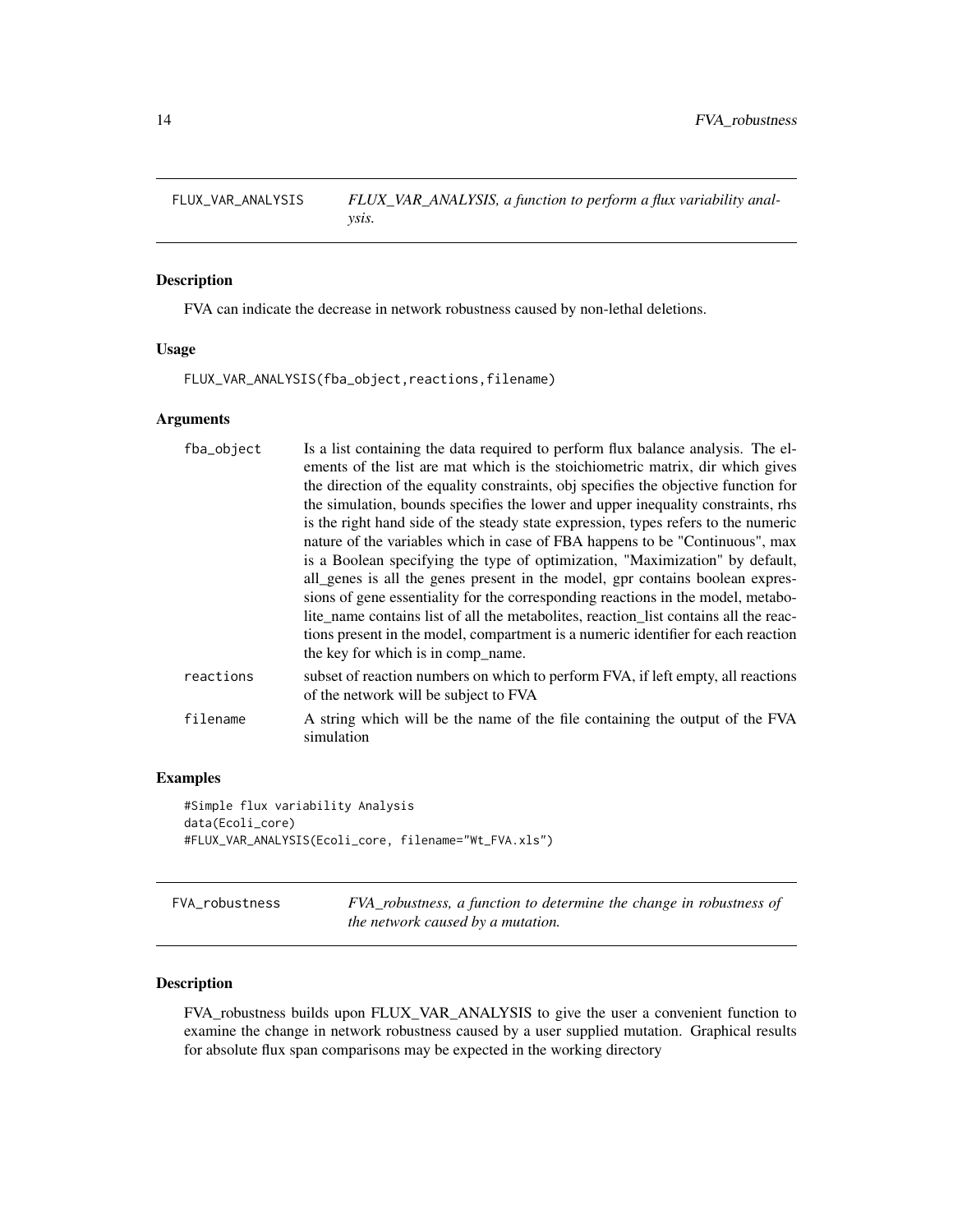#### <span id="page-14-0"></span>Gene\_del 15

#### Usage

FVA\_robustness(fba\_object, mutation)

#### Arguments

| fba_object | Is a list containing the data required to perform flux balance analysis. The el-<br>ements of the list are mat which is the stoichiometric matrix, dir which gives<br>the direction of the equality constraints, obj specifies the objective function for<br>the simulation, bounds specifies the lower and upper inequality constraints, rhs<br>is the right hand side of the steady state expression, types refers to the numeric<br>nature of the variables which in case of FBA happens to be "Continuous", max<br>is a Boolean specifying the type of optimization, "Maximization" by default,<br>all_genes is all the genes present in the model, gpr contains boolean expres-<br>sions of gene essentiality for the corresponding reactions in the model, metabo-<br>lite name contains list of all the metabolites, reaction list contains all the reac-<br>tions present in the model, compartment is a numeric identifier for each reaction<br>the key for which is in comp name. |
|------------|---------------------------------------------------------------------------------------------------------------------------------------------------------------------------------------------------------------------------------------------------------------------------------------------------------------------------------------------------------------------------------------------------------------------------------------------------------------------------------------------------------------------------------------------------------------------------------------------------------------------------------------------------------------------------------------------------------------------------------------------------------------------------------------------------------------------------------------------------------------------------------------------------------------------------------------------------------------------------------------------|
| mutation   | A reaction number obtained using the SEARCH_reaction, or in the non-lethal<br>reaction "list" result of an Exhaustive_single_deletion run. This reaction will be<br>deleted during the FVA analysis                                                                                                                                                                                                                                                                                                                                                                                                                                                                                                                                                                                                                                                                                                                                                                                         |

#### Examples

```
#Mutant network robustness, removing Formate Exchange which has no effect
#on fluxes
data(Ecoli_core)
#FVA_robustness(Ecoli_core,25)
```
Gene\_del *Gene\_del, a function to create Gene Deletion mutants*

#### Description

Gene\_del interprets the boolean rules inherent to the model and returns a mutant model when supplied with the Wild-type model and a vector of gene names to be deleted.

#### Usage

Gene\_del(query\_genes,fba\_object,return\_reactions)

#### Arguments

| query_genes | query genes should be a vector the elements of which are the genes that are to<br>be deleted from the model. |
|-------------|--------------------------------------------------------------------------------------------------------------|
| fba_object  | A flux balance model containing the necessary elements for simulation                                        |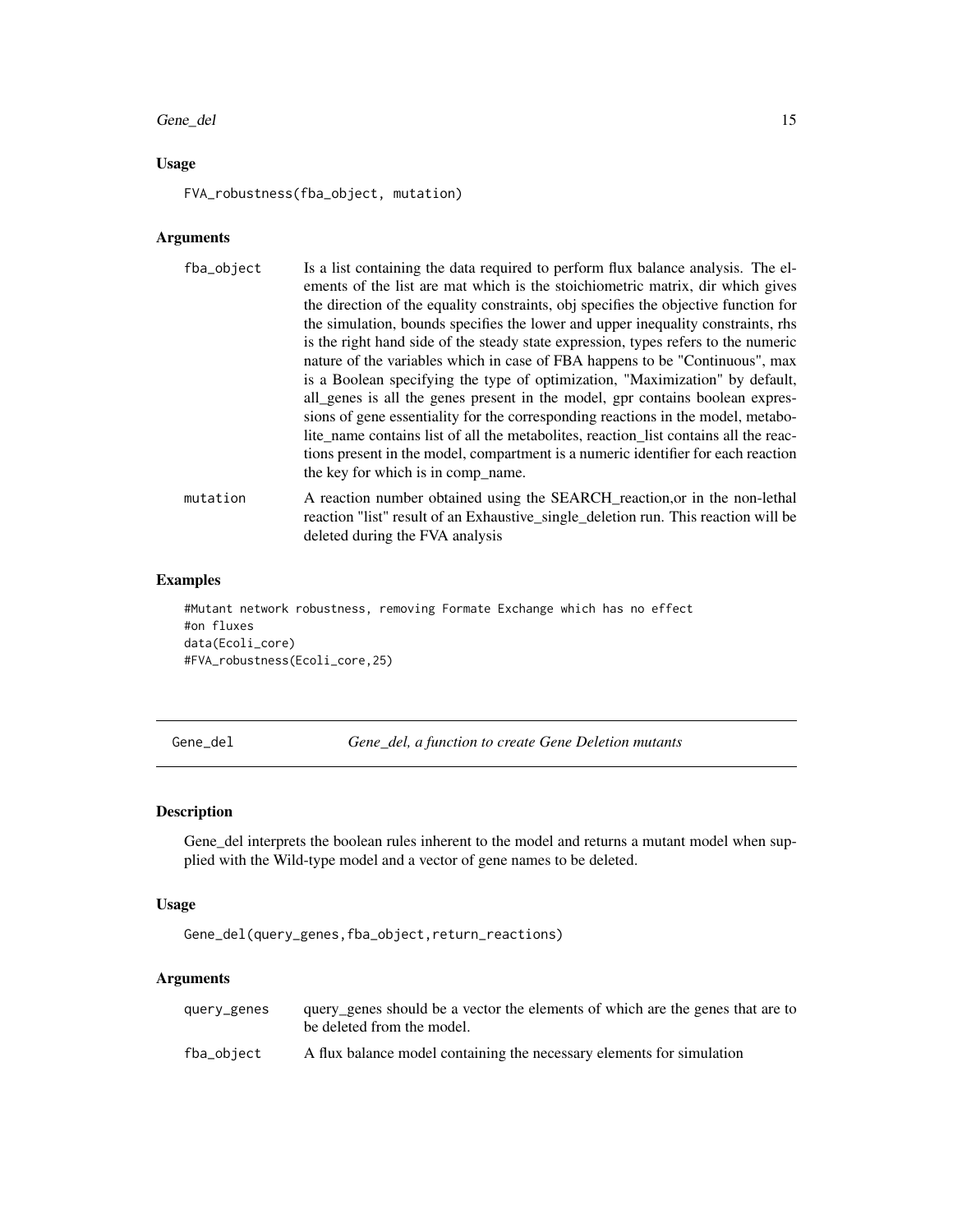```
return_reactions
```
a boolean specifying if the reaction numbers deleted as a consequence of the gene deletion should be returned or if the mutant model itself be returned by the function

#### Examples

```
#To create a mutant model .
{data(Ec_iAF1260_flux1)
ho<-Gene_del(c("b3040"),Ec_iAF1260_flux1,return_reactions=TRUE)
}
```
H\_pylori\_iIT341 *Helicobacter pylori by Ines Thiele*

#### Description

This "list" form of the H. pylori model iIT341 was created from the S4 object created by readS-BMLmod from the package Sybil using the Sybil\_2\_FBA\_obj function.

#### Usage

H\_pylori\_iIT341

#### Format

A list containing the information required to perform FBA and annotations for intelligible output.

#### Source

BiGG database

#### References

Thiele I, Vo TD, Price ND, Palsson BO, Expanded Metabolic Reconstruction of Helicobacter pylori (iIT341 GSM/GPR): an In Silico Genome-Scale Characterization of Single- and Double-Deletion Mutants, Journal of Bacteriology.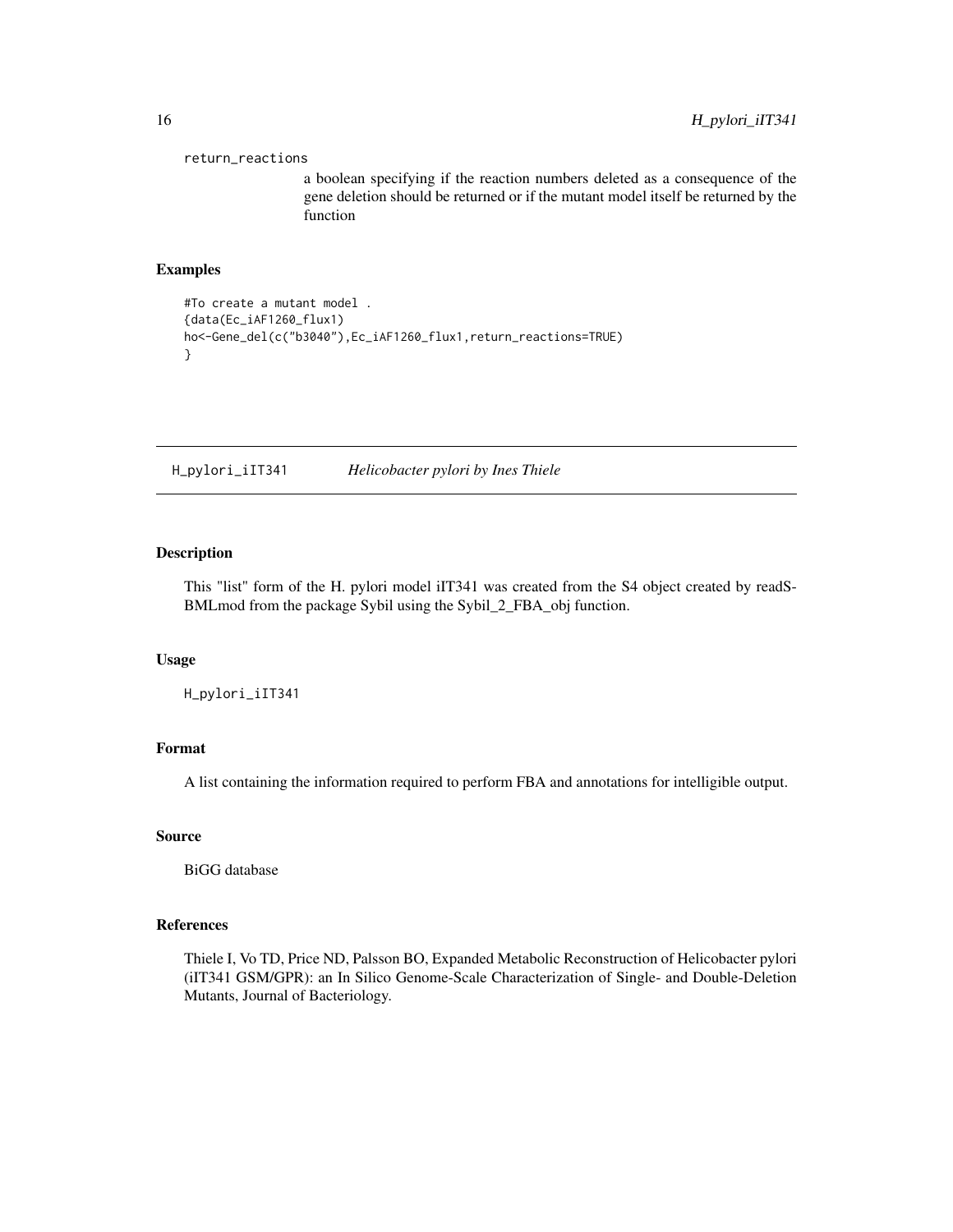<span id="page-16-0"></span>

#### Description

This "list" form of the human model Recon1 was created from the S4 object created by readS-BMLmod from the package Sybil using the Sybil\_2\_FBA\_obj function.

#### Usage

H\_sapien\_Recon1

#### Format

A list containing the information required to perform FBA and annotations for intelligible output.

#### Source

BiGG database

#### References

Duarte NC, Becker SA, Jamshidi N, Thiele I, Mo ML, Vo TD, Srivas R and Palsson BO, Global reconstruction of the human metabolic network based on genomic and bibliomic data, PNAS.

| M barkeri iAF629 | Genome scale metabolic model for the archaeal methanogen M. Bark- |
|------------------|-------------------------------------------------------------------|
|                  | $\rho r$                                                          |

#### Description

This "list" form of the M.Barkeri model was created from the S4 object created by readSBMLmod from the package Sybil using the Sybil\_2\_FBA\_obj function.

#### Usage

M\_barkeri\_iAF629.rda

#### Format

A list containing the information required to perform FBA and annotations for intelligible output.

#### Source

BiGG database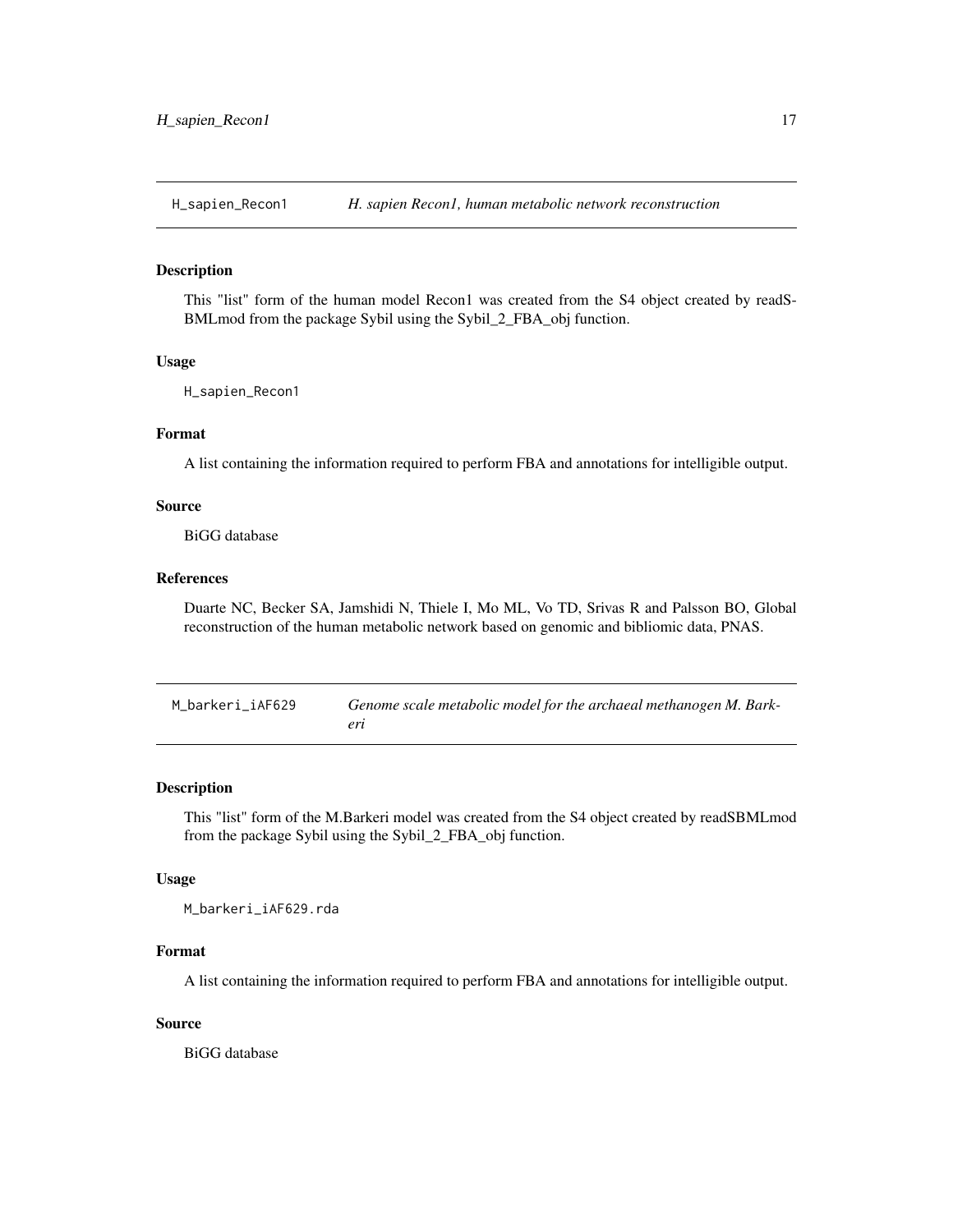#### References

Modeling methanogenesis with a genome scale metabolic reconstruction of Methanosarcina barkeri by Feist AM, Scholten JCM, Palsson BO

M\_tb\_iNJ661 *M. tuberculosis model iNJ661*

#### Description

This "list" form of the M.tb model iNJ661 was created from the S4 object created by readSBMLmod from the package Sybil using the Sybil\_2\_FBA\_obj function.

#### Usage

M\_tb\_iNJ661

#### Format

A list containing the information required to perform FBA and annotations for intelligible output.

#### Source

BiGG database

#### References

Bordbar A, Lewis NE, Schellenberger J, Palsson BO, Jamshidi N, Insight into human alveolar macrophage and M. tuberculosis interactions via metabolic reconstructions, Molecular Systems Biology.

PERTURBATION\_analysis *PERTURBATION\_analysis, a function for robustness analysis.*

#### **Description**

Robustness analysis is described procedurally in the COBRA-ToolBox manual. This function encodes the basic principle of the procedure and returns the result as an X versus Y list and generates a plot on successful completion.

#### Usage

```
PERTURBATION_analysis(reaction_number,fba_object,y_axis_rxn=NULL,
plot_to_file=FALSE,write_FLD_file=FALSE,ret_FLD_matrix=FALSE)
```
<span id="page-17-0"></span>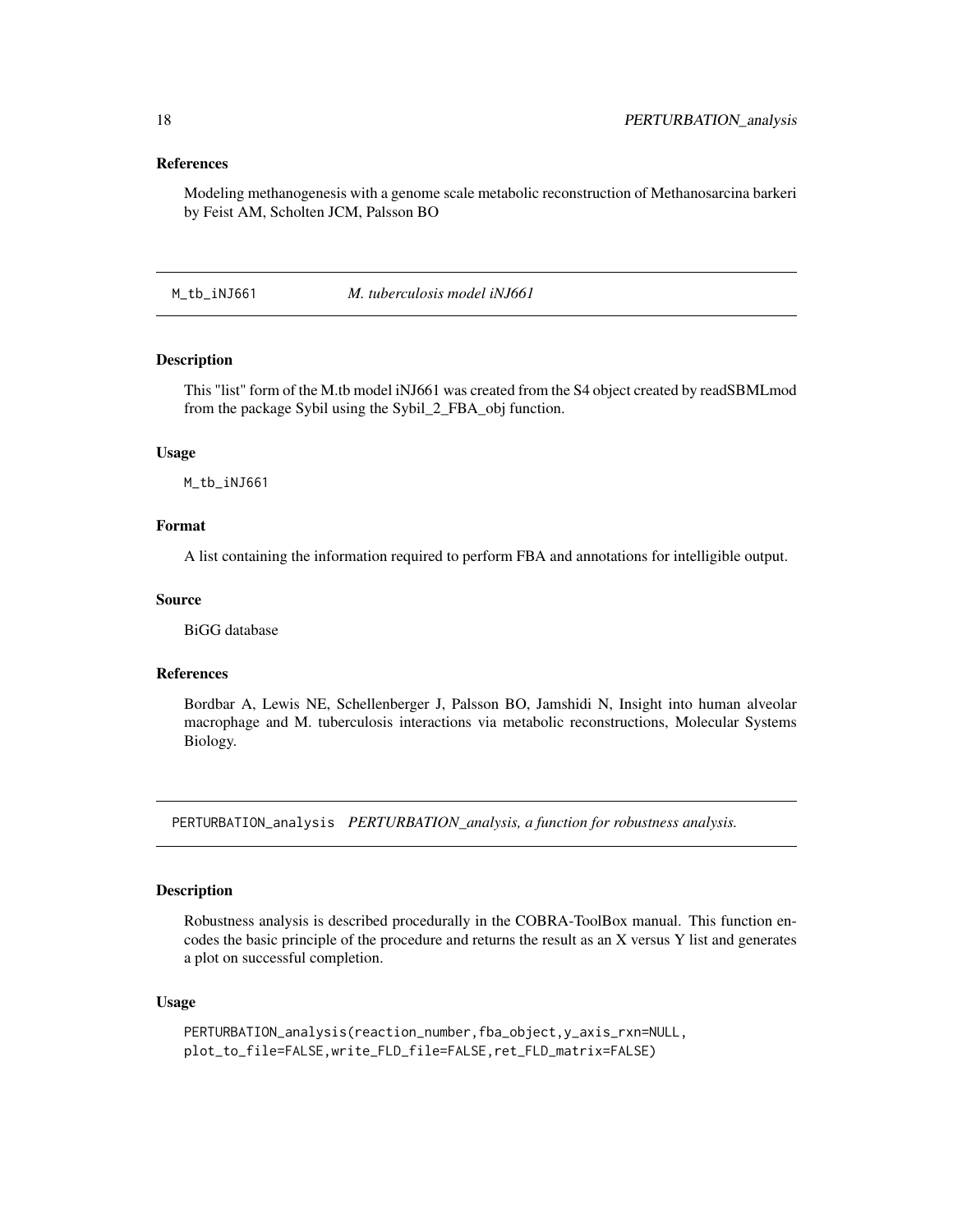#### <span id="page-18-0"></span> $PHPP$  and  $19$

#### Arguments

| fba_object      | Is a list containing the data required to perform flux balance analysis. The el-<br>ements of the list are mat which is the stoichiometric matrix, dir which gives<br>the direction of the equality constraints, obj specifies the objective function for<br>the simulation, bounds specifies the lower and upper inequality constraints, rhs<br>is the right hand side of the steady state expression, types refers to the numeric<br>nature of the variables which in case of FBA happens to be "Continuous", max<br>is a Boolean specifying the type of optimization, "Maximization" by default,<br>all_genes is all the genes present in the model, gpr contains boolean expres-<br>sions of gene essentiality for the corresponding reactions in the model, metabo-<br>lite_name contains list of all the metabolites, reaction_list contains all the reac-<br>tions present in the model, compartment is a numeric identifier for each reaction |
|-----------------|-------------------------------------------------------------------------------------------------------------------------------------------------------------------------------------------------------------------------------------------------------------------------------------------------------------------------------------------------------------------------------------------------------------------------------------------------------------------------------------------------------------------------------------------------------------------------------------------------------------------------------------------------------------------------------------------------------------------------------------------------------------------------------------------------------------------------------------------------------------------------------------------------------------------------------------------------------|
|                 | the key for which is in comp_name.                                                                                                                                                                                                                                                                                                                                                                                                                                                                                                                                                                                                                                                                                                                                                                                                                                                                                                                    |
| reaction_number |                                                                                                                                                                                                                                                                                                                                                                                                                                                                                                                                                                                                                                                                                                                                                                                                                                                                                                                                                       |
|                 | Reaction number of the reaction to be ramped down. This number may be ob-<br>tained by using the function SEARCH_reaction for a text search through the<br>FBA_obj-reaction list.                                                                                                                                                                                                                                                                                                                                                                                                                                                                                                                                                                                                                                                                                                                                                                     |
| y_axis_rxn      | Reaction to be plotted on the y axis in case it is not the objective fuction.                                                                                                                                                                                                                                                                                                                                                                                                                                                                                                                                                                                                                                                                                                                                                                                                                                                                         |
| plot_to_file    | Boolean indicating if the graph to be printed to a file.                                                                                                                                                                                                                                                                                                                                                                                                                                                                                                                                                                                                                                                                                                                                                                                                                                                                                              |
|                 | write_FLD_file The flux vector for each point of perturbation is stored into the columns of a ma-<br>trix, this boolean indicates if that matrix should be written out to a tab-delimited<br>file.                                                                                                                                                                                                                                                                                                                                                                                                                                                                                                                                                                                                                                                                                                                                                    |
|                 | ret_FLD_matrix The flux vector for each point of perturbation is stored into the columns of a<br>matrix, this boolean indicates if that matrix should be added to the list returned<br>by this function.                                                                                                                                                                                                                                                                                                                                                                                                                                                                                                                                                                                                                                                                                                                                              |

#### Examples

```
#Perturbation analysis of fluxes
data(Ecoli_core)
#Ec_xy_O2<-PERTURBATION_analysis(reaction_number=36,Ecoli_core)
```
PHPP *PHPP, phenotypic phase plane analysis*

### Description

this function helps in performing a phenotypic phase plane analysis, a visualization of the effect of two input fluxes on the value of the objective function.

#### Usage

```
PHPP(reaction_number,fba_object,PCS,flux_range,
ret_OBJ_mat,surf_col,divs,dimension,animate,objective)
```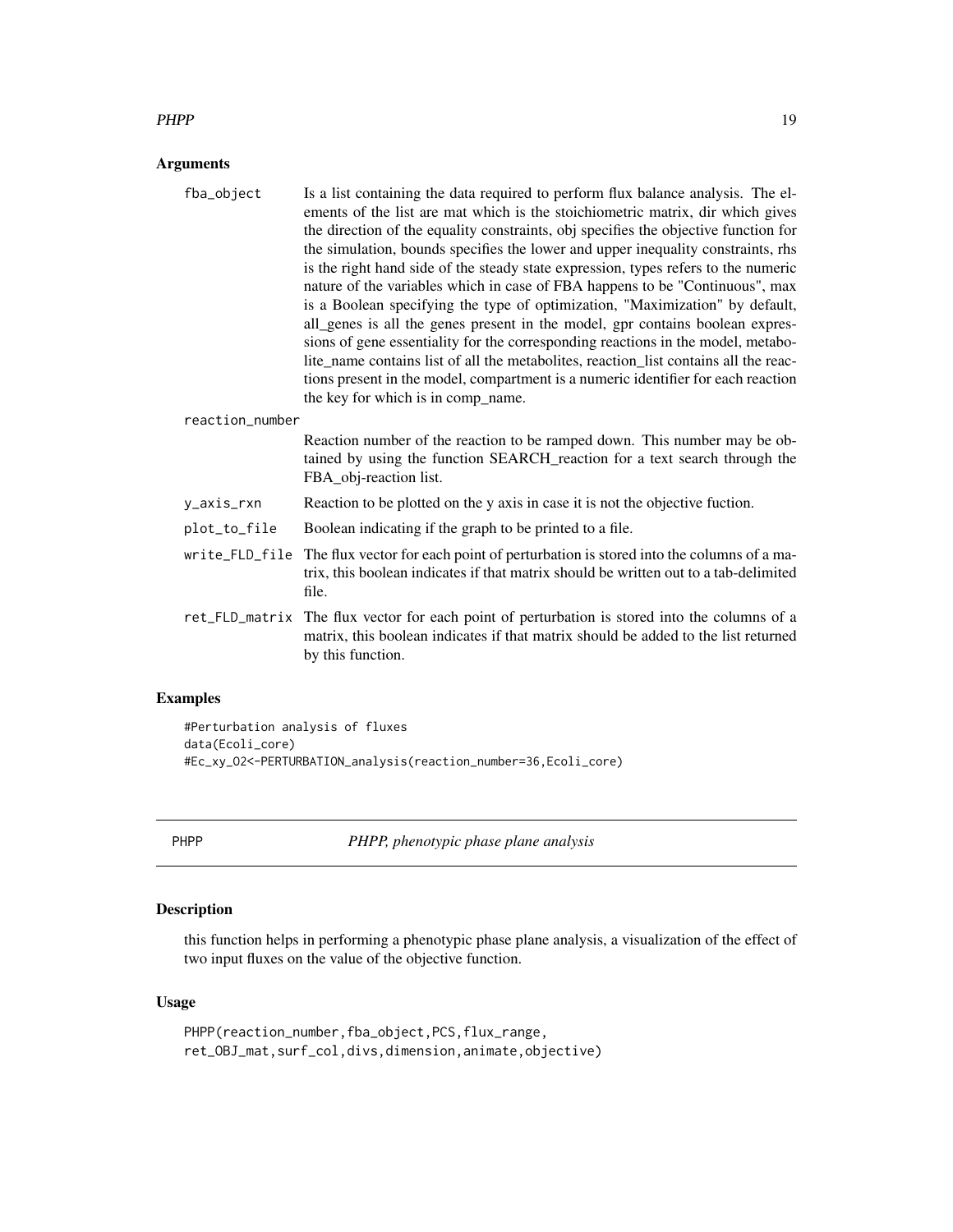#### Arguments

| fba_object      | Is a list containing the data required to perform flux balance analysis. The el-<br>ements of the list are mat which is the stoichiometric matrix, dir which gives<br>the direction of the equality constraints, obj specifies the objective function for<br>the simulation, bounds specifies the lower and upper inequality constraints, rhs<br>is the right hand side of the steady state expression, types refers to the numeric<br>nature of the variables which in case of FBA happens to be "Continuous", max<br>is a Boolean specifying the type of optimization, "Maximization" by default,<br>all_genes is all the genes present in the model, gpr contains boolean expres-<br>sions of gene essentiality for the corresponding reactions in the model, metabo-<br>lite_name contains list of all the metabolites, reaction_list contains all the reac-<br>tions present in the model, compartment is a numeric identifier for each reaction<br>the key for which is in comp_name. |
|-----------------|---------------------------------------------------------------------------------------------------------------------------------------------------------------------------------------------------------------------------------------------------------------------------------------------------------------------------------------------------------------------------------------------------------------------------------------------------------------------------------------------------------------------------------------------------------------------------------------------------------------------------------------------------------------------------------------------------------------------------------------------------------------------------------------------------------------------------------------------------------------------------------------------------------------------------------------------------------------------------------------------|
| <b>PCS</b>      | a string to search for the primary carbon source of the model, for example<br>PCS="D glucose" will display all the reactions with that string in them, you<br>need to choose the appropriate reaction number of the Carbon source before<br>continuing. In case you are performing a PhPP for alternate carbon sources then<br>the primary carbon source is supposed to be shut-down to get a correct picture<br>of the flux cone.                                                                                                                                                                                                                                                                                                                                                                                                                                                                                                                                                          |
| reaction_number |                                                                                                                                                                                                                                                                                                                                                                                                                                                                                                                                                                                                                                                                                                                                                                                                                                                                                                                                                                                             |
|                 | two reaction numbers that specify the two input fluxes that make the x and y<br>axes of the PhPP                                                                                                                                                                                                                                                                                                                                                                                                                                                                                                                                                                                                                                                                                                                                                                                                                                                                                            |
| flux_range      | the range between which the input fluxes are to be varied                                                                                                                                                                                                                                                                                                                                                                                                                                                                                                                                                                                                                                                                                                                                                                                                                                                                                                                                   |
| ret_OBJ_mat     | boolean indicating if the PHPP matrix should be returned                                                                                                                                                                                                                                                                                                                                                                                                                                                                                                                                                                                                                                                                                                                                                                                                                                                                                                                                    |
| surf_col        | character string for surface color                                                                                                                                                                                                                                                                                                                                                                                                                                                                                                                                                                                                                                                                                                                                                                                                                                                                                                                                                          |
| divs            | number of divisions of ramp- note this increases computation time of PHPP by<br>n-squared                                                                                                                                                                                                                                                                                                                                                                                                                                                                                                                                                                                                                                                                                                                                                                                                                                                                                                   |
| dimension       | characters- "2" or "3" specifying if the PHPP should be viewed in 2-D or 3-D                                                                                                                                                                                                                                                                                                                                                                                                                                                                                                                                                                                                                                                                                                                                                                                                                                                                                                                |
| animate         | boolean indicating if the 3-D plot should be animated; spins it around once on<br>each axes                                                                                                                                                                                                                                                                                                                                                                                                                                                                                                                                                                                                                                                                                                                                                                                                                                                                                                 |
| objective       | reaction_number to be used as the objective parameter for PhPP                                                                                                                                                                                                                                                                                                                                                                                                                                                                                                                                                                                                                                                                                                                                                                                                                                                                                                                              |

#### Examples

```
#Performing a phenotypic phase plane analysis of
#glucose and oxygen in Core E.coli Metabolism
data(Ecoli_core)
#PHPP(reaction_number=c(28,36),fba_object=Ecoli_core,
#PCS="glucose",flux_range=c(1,15),ret_OBJ_mat=FALSE,surf_col="red")
# a menu pops up asking to select the primary carbon source,
#select D glucose for Ecoli_core
```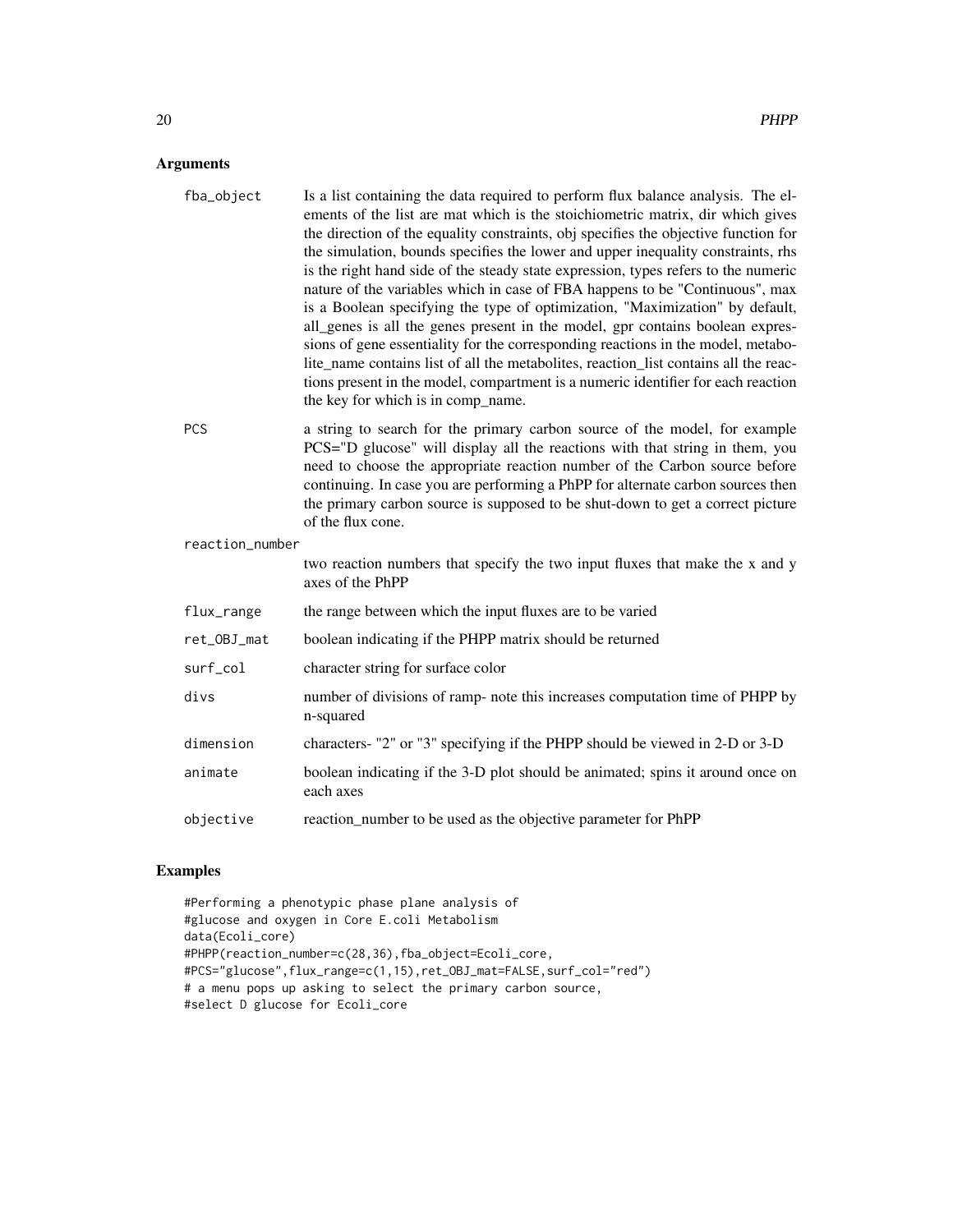<span id="page-20-0"></span>SEARCH\_metabolite *SEARCH\_metabolite, a function to search for metabolites in a model using a simple text query*

#### Description

this function helps to search for metabolites in a model using a simple text query, it returns a list of possible hits along with their metabolite numbers and locations in the compartments of the model

#### Usage

SEARCH\_metabolite(metabolite\_name,fba\_object)

#### Arguments

|  | fba_object | Is a list containing the data required to perform flux balance analysis. The el-<br>ements of the list are mat which is the stoichiometric matrix, dir which gives<br>the direction of the equality constraints, obj specifies the objective function for<br>the simulation, bounds specifies the lower and upper inequality constraints, rhs<br>is the right hand side of the steady state expression, types refers to the numeric<br>nature of the variables which in case of FBA happens to be "Continuous", max<br>is a Boolean specifying the type of optimization, "Maximization" by default,<br>all_genes is all the genes present in the model, gpr contains boolean expres-<br>sions of gene essentiality for the corresponding reactions in the model, metabo-<br>lite_name contains list of all the metabolites, reaction_list contains all the reac-<br>tions present in the model, compartment is a numeric identifier for each reaction<br>the key for which is in comp name. |
|--|------------|---------------------------------------------------------------------------------------------------------------------------------------------------------------------------------------------------------------------------------------------------------------------------------------------------------------------------------------------------------------------------------------------------------------------------------------------------------------------------------------------------------------------------------------------------------------------------------------------------------------------------------------------------------------------------------------------------------------------------------------------------------------------------------------------------------------------------------------------------------------------------------------------------------------------------------------------------------------------------------------------|
|--|------------|---------------------------------------------------------------------------------------------------------------------------------------------------------------------------------------------------------------------------------------------------------------------------------------------------------------------------------------------------------------------------------------------------------------------------------------------------------------------------------------------------------------------------------------------------------------------------------------------------------------------------------------------------------------------------------------------------------------------------------------------------------------------------------------------------------------------------------------------------------------------------------------------------------------------------------------------------------------------------------------------|

metabolite\_name

is a character string containing a part or the complete name of the metabolite to be searched for in the fba object. If you give a number it will retrieve the name.

#### Examples

```
#To search for the metabolite in the model
data(Ecoli_core)
SEARCH_metabolite("ATP",Ecoli_core)
```
SEARCH\_reaction *SEARCH\_reaction, a function to search for reactions in a model using a simple text query*

#### **Description**

this function helps to search for reactions in a model using a simple text query, it returns a list of possible hits along with their reaction numbers, these reaction numbers are to be used with other perturbation/knockout/ optimality/robustness analysis functions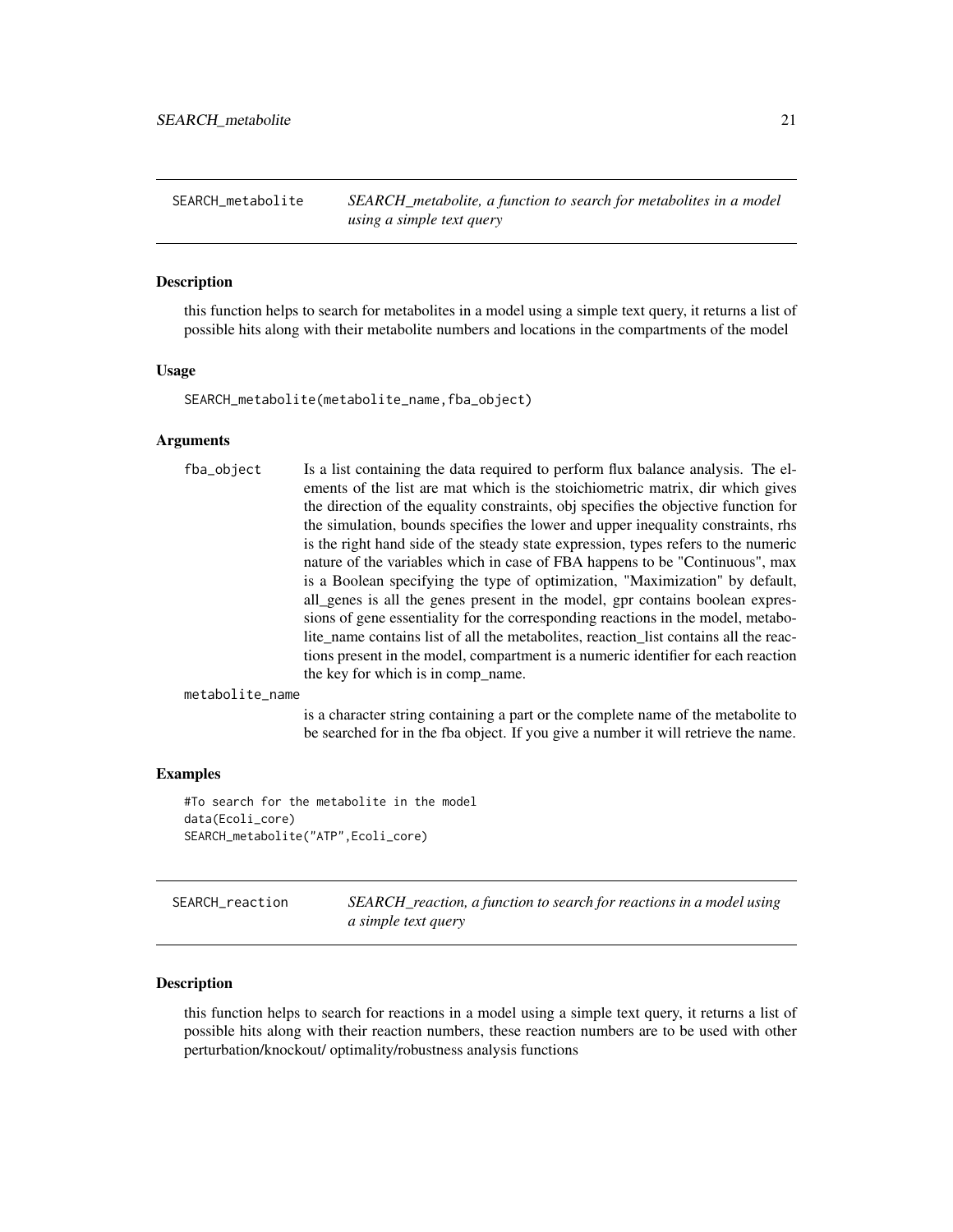#### <span id="page-21-0"></span>Usage

SEARCH\_reaction(react\_name,fba\_object)

#### Arguments

| fba_object | Is a list containing the data required to perform flux balance analysis. The el-<br>ements of the list are mat which is the stoichiometric matrix, dir which gives<br>the direction of the equality constraints, obj specifies the objective function for<br>the simulation, bounds specifies the lower and upper inequality constraints, rhs<br>is the right hand side of the steady state expression, types refers to the numeric<br>nature of the variables which in case of FBA happens to be "Continuous", max<br>is a Boolean specifying the type of optimization, "Maximization" by default,<br>all genes is all the genes present in the model, gpr contains boolean expres-<br>sions of gene essentiality for the corresponding reactions in the model, metabo-<br>lite name contains list of all the metabolities, reaction list contains all the reac-<br>tions present in the model, compartment is a numeric identifier for each reaction<br>the key for which is in comp name. |
|------------|----------------------------------------------------------------------------------------------------------------------------------------------------------------------------------------------------------------------------------------------------------------------------------------------------------------------------------------------------------------------------------------------------------------------------------------------------------------------------------------------------------------------------------------------------------------------------------------------------------------------------------------------------------------------------------------------------------------------------------------------------------------------------------------------------------------------------------------------------------------------------------------------------------------------------------------------------------------------------------------------|
| react_name | is a character string containing a part or the complete name of the reaction to be<br>searched for in the fba object. If you give a number it will give the name of the                                                                                                                                                                                                                                                                                                                                                                                                                                                                                                                                                                                                                                                                                                                                                                                                                      |

#### Examples

#Search for reactions involving glucose data(Ecoli\_core) SEARCH\_reaction("glucose",Ecoli\_core)

reaction

SINGLE\_DEL\_FLUXOME *SINGLE\_DEL\_FLUXOME, a function to generate comparative fluxome graphs*

#### Description

To analyse the effect of reaction deletions on the fluxome requires a contextual visualization, simple plots give little insight on what the results of the simulation mean. This function uses the annotations inherent to SBML models and generates comparative overlapping fluxome bar graphs depicting the overlap/change in flux based on Sub-system wise classification and generates PDF's for the same. The color scheme is green for wild-type and red for mutant. Overlaps of red and green generate brown while overshot mutant fluxes show up as magenta-pink, also separate PDF's are generated for increased and decreased fluxes.

#### Usage

```
SINGLE_DEL_FLUXOME(fba_object, deletion_number)
```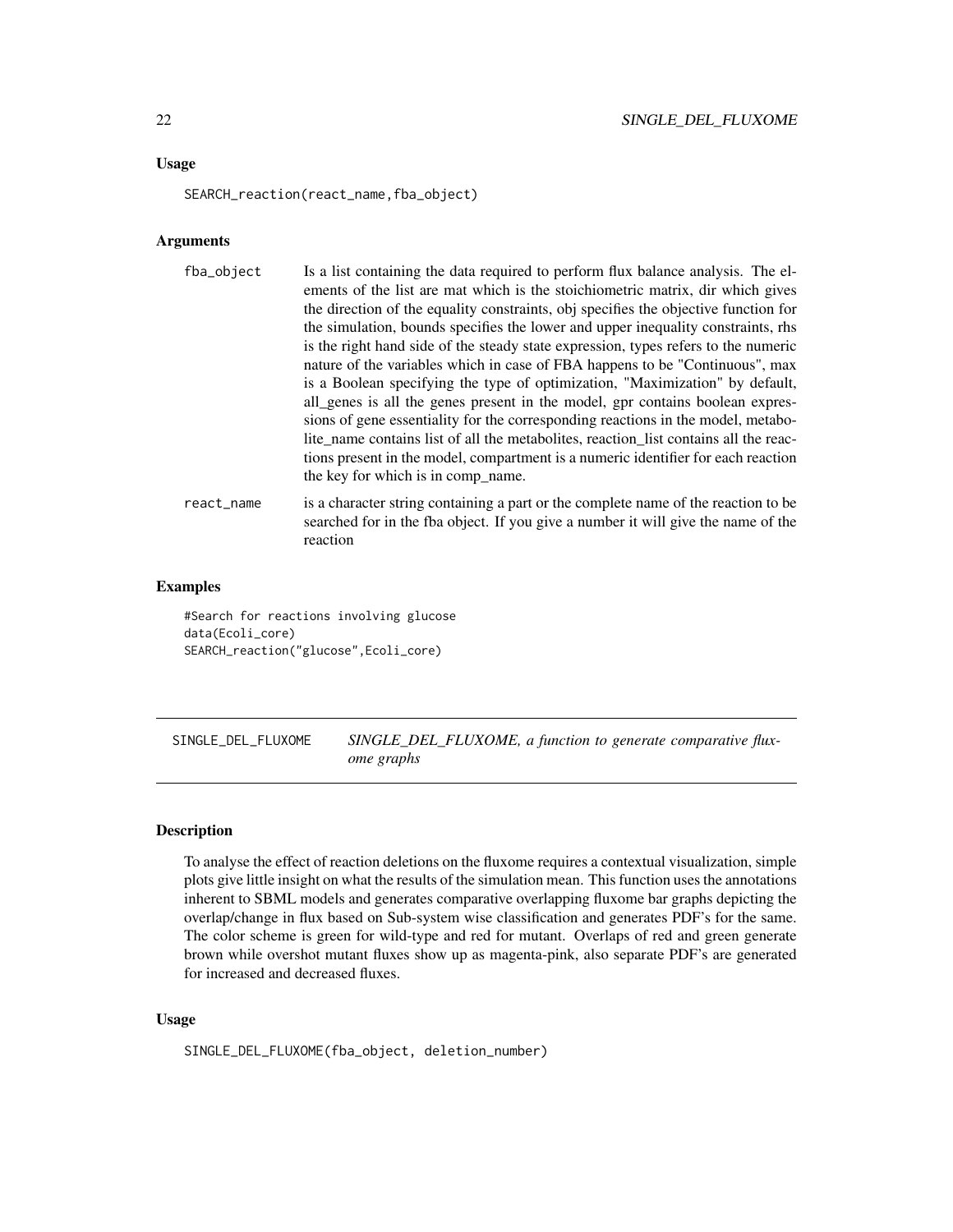#### <span id="page-22-0"></span>Arguments

| fba_object | Is a list containing the data required to perform flux balance analysis. The el-     |
|------------|--------------------------------------------------------------------------------------|
|            | ements of the list are mat which is the stoichiometric matrix, dir which gives       |
|            | the direction of the equality constraints, obj specifies the objective function for  |
|            | the simulation, bounds specifies the lower and upper inequality constraints, rhs     |
|            | is the right hand side of the steady state expression, types refers to the numeric   |
|            | nature of the variables which in case of FBA happens to be "Continuous", max         |
|            | is a Boolean specifying the type of optimization, "Maximization" by default,         |
|            | all_genes is all the genes present in the model, gpr contains boolean expres-        |
|            | sions of gene essentiality for the corresponding reactions in the model, metabo-     |
|            | lite_name contains list of all the metabolites, reaction_list contains all the reac- |
|            | tions present in the model, compartment is a numeric identifier for each reaction    |
|            | the key for which is in comp_name.                                                   |
|            |                                                                                      |

#### deletion\_number

Reaction number of the reaction to be deleted. This number may be obtained by using the function SEARCH\_reaction for a text search through the fba\_objectreaction list.

#### Examples

```
#Compare the flux distributions of the mutant with the wild-type
data(Ecoli_core)
#SINGLE_DEL_FLUXOME(Ecoli_core,36)
```

| Sybil_2_FBA_obj | Sybil_2_FBA_obj, a function to convert a model generated by Sybil |
|-----------------|-------------------------------------------------------------------|
|                 | into the one used by abcdeFBA.                                    |

#### Description

Changes the S4 object read by Sybil which is available on CRAN into a list usable by abcdeFBA.

#### Usage

```
Sybil_2_FBA_obj(Sybil_S4_object)
```
#### Arguments

Sybil\_S4\_object

Is an S4 object of class modelorg

#### Examples

```
#Model conversion
#data(Ecoli_core) - # the Ecoli_core model included in the Sybil package
#FBA_obj<-Sybil_2_FBA_obj(Ecoli_core)
```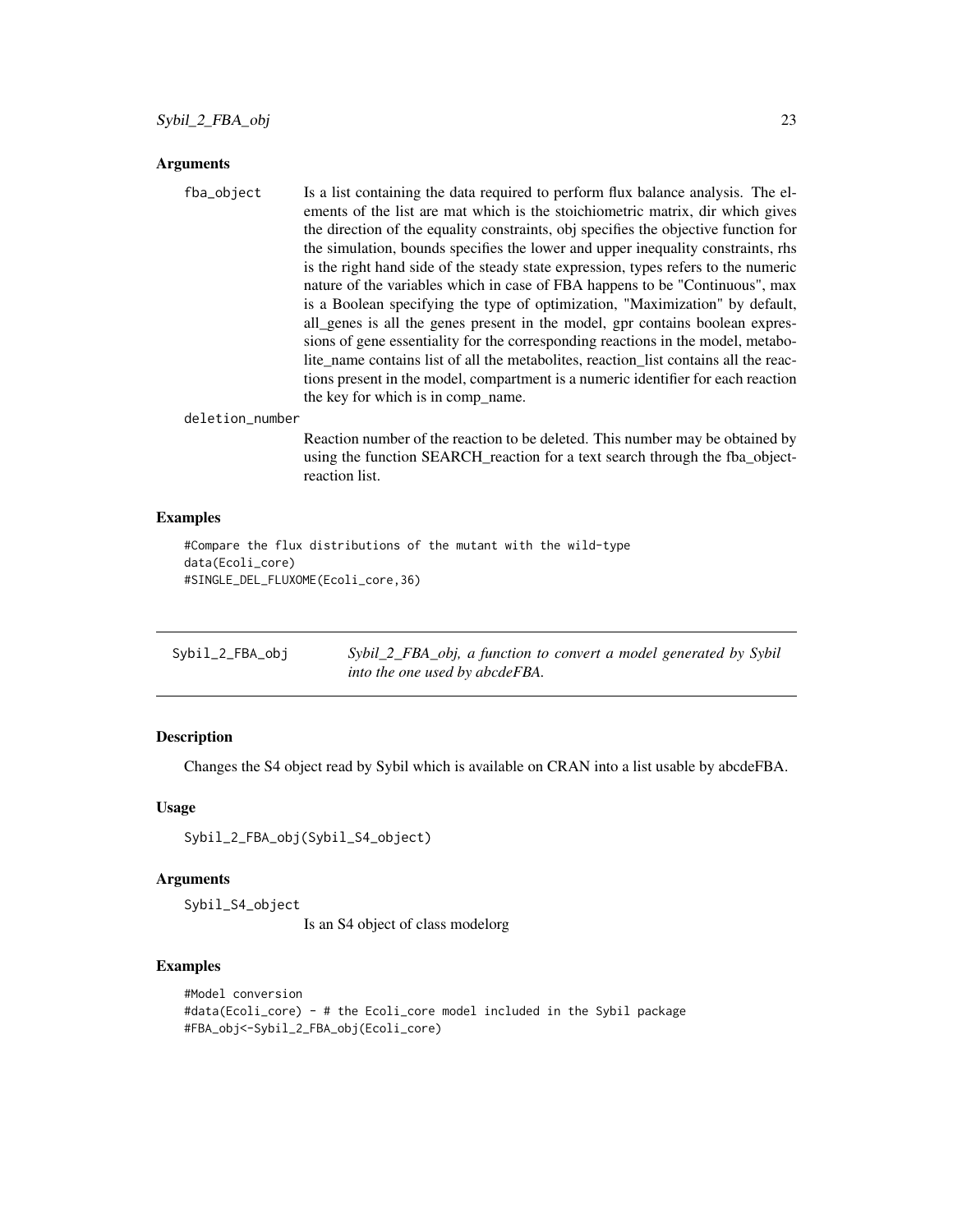<span id="page-23-0"></span>

#### Description

This "list" form of the S. aureus model iSB619 was created from the S4 object created by readS-BMLmod from the package Sybil using the Sybil\_2\_FBA\_obj function.

#### Usage

S\_aureus\_iSB619

#### Format

A list containing the information required to perform FBA and annotations for intelligible output.

#### Source

BiGG database

#### References

Becker SA, Palsson BO, Genome-scale reconstruction of the metabolic network in Staphylococcus aureus N315: an initial draft to the two-dimensional annotation

S\_cerevisiae\_IND750 *Saccharomyces Cerevisiae iND750*

#### Description

This "list" form of the yeast model iND750 was created from the S4 object created by readS-BMLmod from the package Sybil using the Sybil\_2\_FBA\_obj function.

#### Usage

S\_cerevisiae\_IND750

#### Format

A list containing the information required to perform FBA and annotations for intelligible output.

#### Source

BiGG database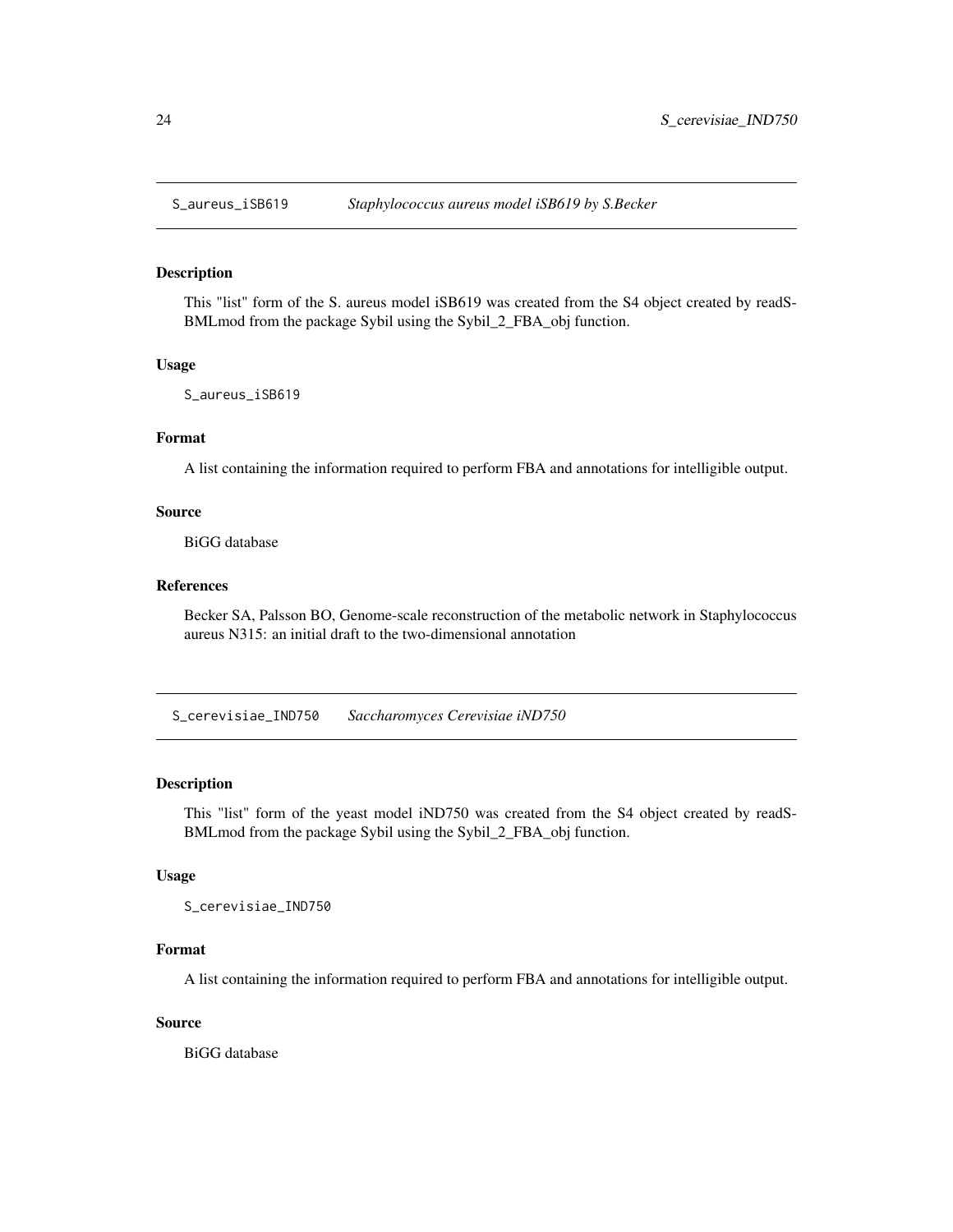#### <span id="page-24-0"></span>View\_objective 25

#### References

Duarte NC ,Herrgard MJ , Palsson BO, Reconstruction and Validation of Saccharomyces cerevisiae iND750, a Fully Compartmentalized Genome-Scale Metabolic Model, Genome Research

View\_objective *View\_objective, a function that shows the components of the objective function.*

#### Description

This function takes the argument of type fba\_object and prints out the components of the objective function, i.e substrates and products involved and their corresponding pseudo-stoichiometry

#### Usage

```
View_objective(fba_object)
```
#### Arguments

fba\_object Is a list containing the data required to perform flux balance analysis. The elements of the list are mat which is the stoichiometric matrix, dir which gives the direction of the equality constraints, obj specifies the objective function for the simulation, bounds specifies the lower and upper inequality constraints, rhs is the right hand side of the steady state expression, types refers to the numeric nature of the variables which in case of FBA happens to be "Continuous", max is a Boolean specifying the type of optimization, "Maximization" by default, all\_genes is all the genes present in the model, gpr contains boolean expressions of gene essentiality for the corresponding reactions in the model, metabolite\_name contains list of all the metabolites, reaction\_list contains all the reactions present in the model, compartment is a numeric identifier for each reaction the key for which is in comp\_name

#### Examples

```
#Viewing the objective function of the E.coli core metabolism
data(Ecoli_core)
View_objective(Ecoli_core)
```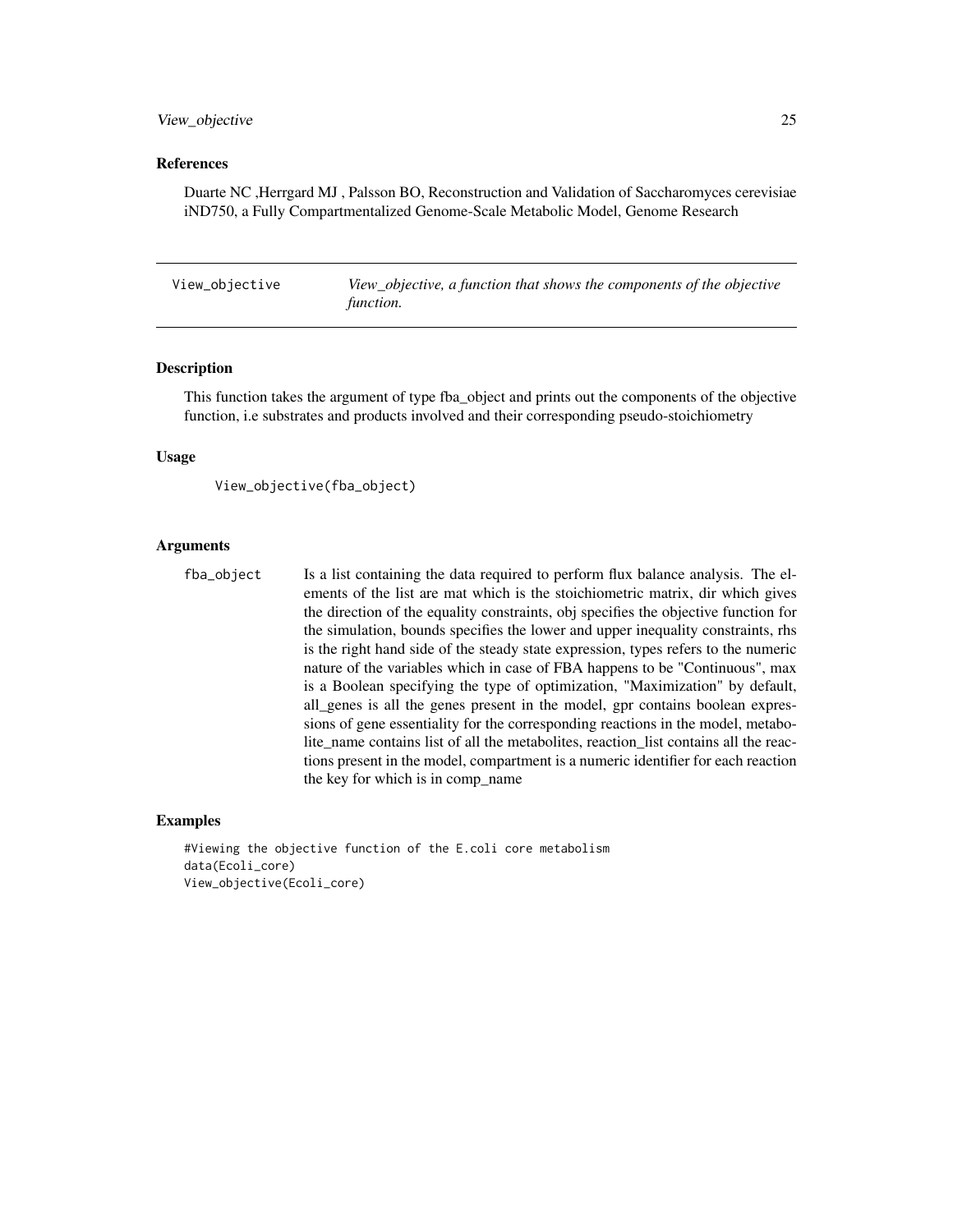# <span id="page-25-0"></span>**Index**

∗Topic datasets Ecoli\_core.rda, [6](#page-5-0) alternative pathways *(*BYPASS\_REACTIONS\_SUBSTRATE*)*, [3](#page-2-0) BFD\_Processor, [2](#page-1-0) bypass reactions for metabolites *(*BYPASS\_REACTIONS\_SUBSTRATE*)*, [3](#page-2-0) BYPASS\_REACTIONS\_SUBSTRATE, [3](#page-2-0) change objective *(*CHANGE\_OBJ\_FUNCTION*)*, [4](#page-3-0) Change Reaction Bounds *(*CHANGE\_RXN\_BOUNDS*)*, [5](#page-4-0) CHANGE\_OBJ\_FUNCTION, [4](#page-3-0) CHANGE\_RXN\_BOUNDS, [5](#page-4-0) comparison of single deletion flux distributions *(*SINGLE\_DEL\_FLUXOME*)*, [22](#page-21-0) degree-measure *(*DEGREE\_MEASURE*)*, [6](#page-5-0) DEGREE\_MEASURE, [6](#page-5-0) double knockout *(*Exhaustive\_double\_deletion*)*, [9](#page-8-0) double knockout result processor *(*BFD\_Processor*)*, [2](#page-1-0) double synthetic lethality *(*Exhaustive\_double\_deletion*)*, [9](#page-8-0) Ec\_iAF1260\_flux1 *(*Ec\_iAF1260\_flux1.rda*)*, [7](#page-6-0) Ec\_iAF1260\_flux1.rda, [7](#page-6-0)  $Ec_i$ AF1260 $flux2, 8$  $flux2, 8$ Ec\_iJR904, [8](#page-7-0) Ecoli\_core *(*Ecoli\_core.rda*)*, [6](#page-5-0) Ecoli core.rda. [6](#page-5-0) Exhaustive\_double\_deletion, [9](#page-8-0) Exhaustive\_single\_deletion, [10](#page-9-0)

FBA\_solve, [11](#page-10-0)

flux distribution comparisons *(*flux\_difference\_plotter*)*, [12](#page-11-0) Flux Variability Analysis *(*FLUX\_VAR\_ANALYSIS*)*, [14](#page-13-0) flux\_difference\_plotter, [12](#page-11-0) Flux\_Ranger, [13](#page-12-0) FLUX\_VAR\_ANALYSIS, [14](#page-13-0) fluxome graphs *(*SINGLE\_DEL\_FLUXOME*)*, [22](#page-21-0) FVA\_robustness, [14](#page-13-0) gene deletion *(*Gene\_del*)*, [15](#page-14-0) Gene\_del, [15](#page-14-0) genetic mutants *(*Gene\_del*)*, [15](#page-14-0) H\_pylori\_iIT341, [16](#page-15-0) H\_sapien\_Recon1, [17](#page-16-0) in-degree *(*DEGREE\_MEASURE*)*, [6](#page-5-0) M\_barkeri\_iAF629, [17](#page-16-0) M\_tb\_iNJ661, [18](#page-17-0) Objective function *(*View\_objective*)*, [25](#page-24-0) objective function *(*CHANGE\_OBJ\_FUNCTION*)*, [4](#page-3-0) out-degree *(*DEGREE\_MEASURE*)*, [6](#page-5-0) parallel multi-core simulation *(*Exhaustive\_double\_deletion*)*, [9](#page-8-0) PERTURBATION\_analysis, [18](#page-17-0) phenotypic phase plane analysis *(*PHPP*)*, [19](#page-18-0) PHPP, [19](#page-18-0) ramp-down *(*PERTURBATION\_analysis*)*, [18](#page-17-0) ramp-up *(*PERTURBATION\_analysis*)*, [18](#page-17-0)

robustness analysis *(*PERTURBATION\_analysis*)*, [18](#page-17-0) Robustness analysis using FVA *(*FVA\_robustness*)*, [14](#page-13-0)